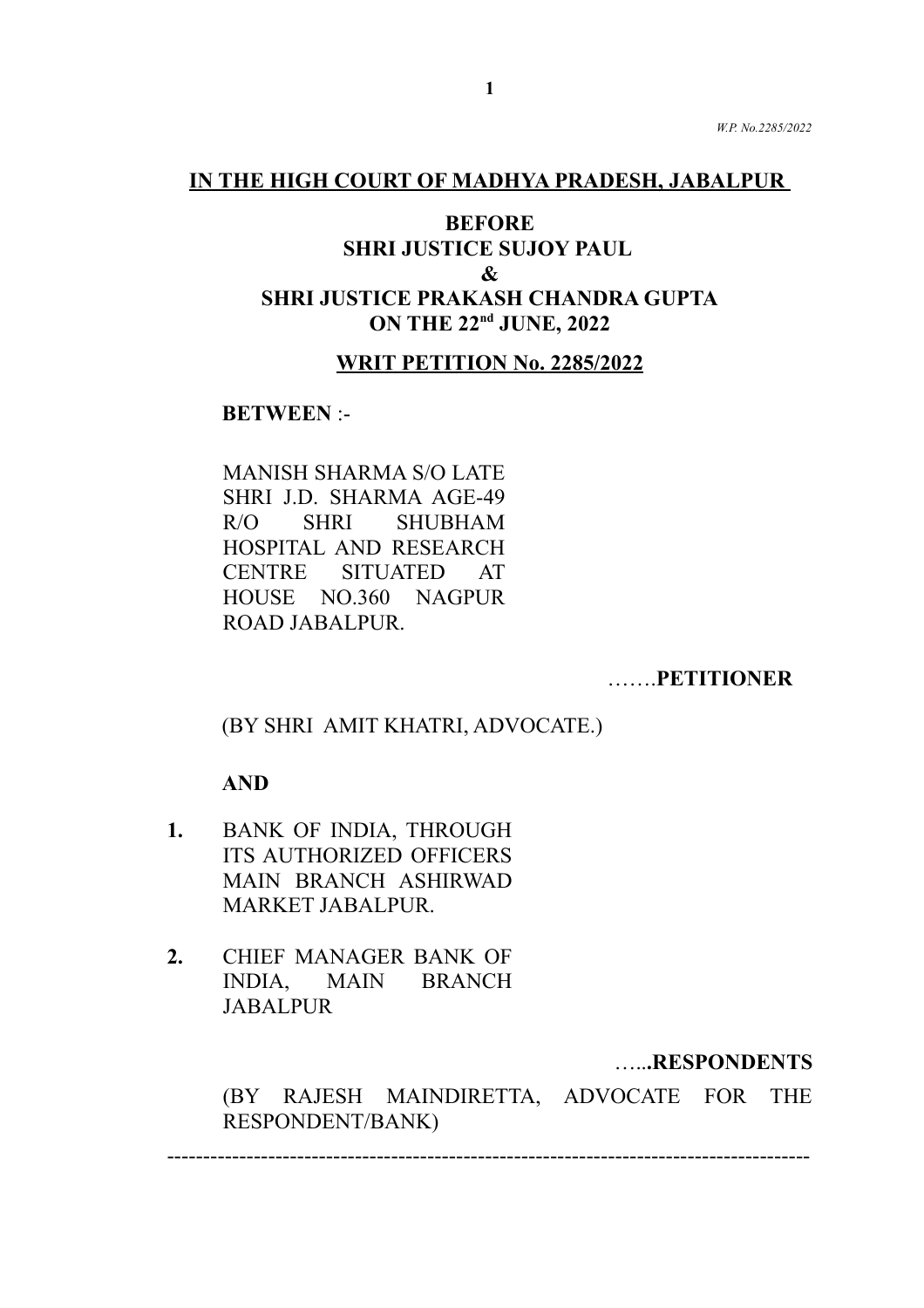*This writ petition coming on for hearing this day, Shri Justice Sujoy Paul, passed the following :*

#### **O R D E R (Oral)**

In this petition, the petitioner has prayed for following reliefs :-

**(i)** To issue a writ in the nature of mandamus directing the Respondents to issue the no dues certificate and release the title deed of the mortgaged property in the interest of justice.

**(ii)** To issue a writ in the nature of certiorari to quash the order dted 27.09.2019 (Annexue  $\overline{P-1}$ ) in the interest of justice.

**(iii)** To issue a writ in the nature of mandamus to quash proceedings in OAEX 46/2011 pending before the Recovery officer DRT Jabalpur in this petition.

**(iv)** To issue a writ in the nature of mandamus to quash the letter dated 06.02.2013 (Annexure P-6) in this petition.

**(v)** To issue any other suitable directions/orders along with cost of the petition.

**2.** This matter has a chequered history. The parties have fought a long drawn battle in the corridors of the Courts. This is also the second visit of the petitioner for almost claiming the same relief from this Court which was claimed in W.P. No.21167/2019 which was dismissed as withdrawn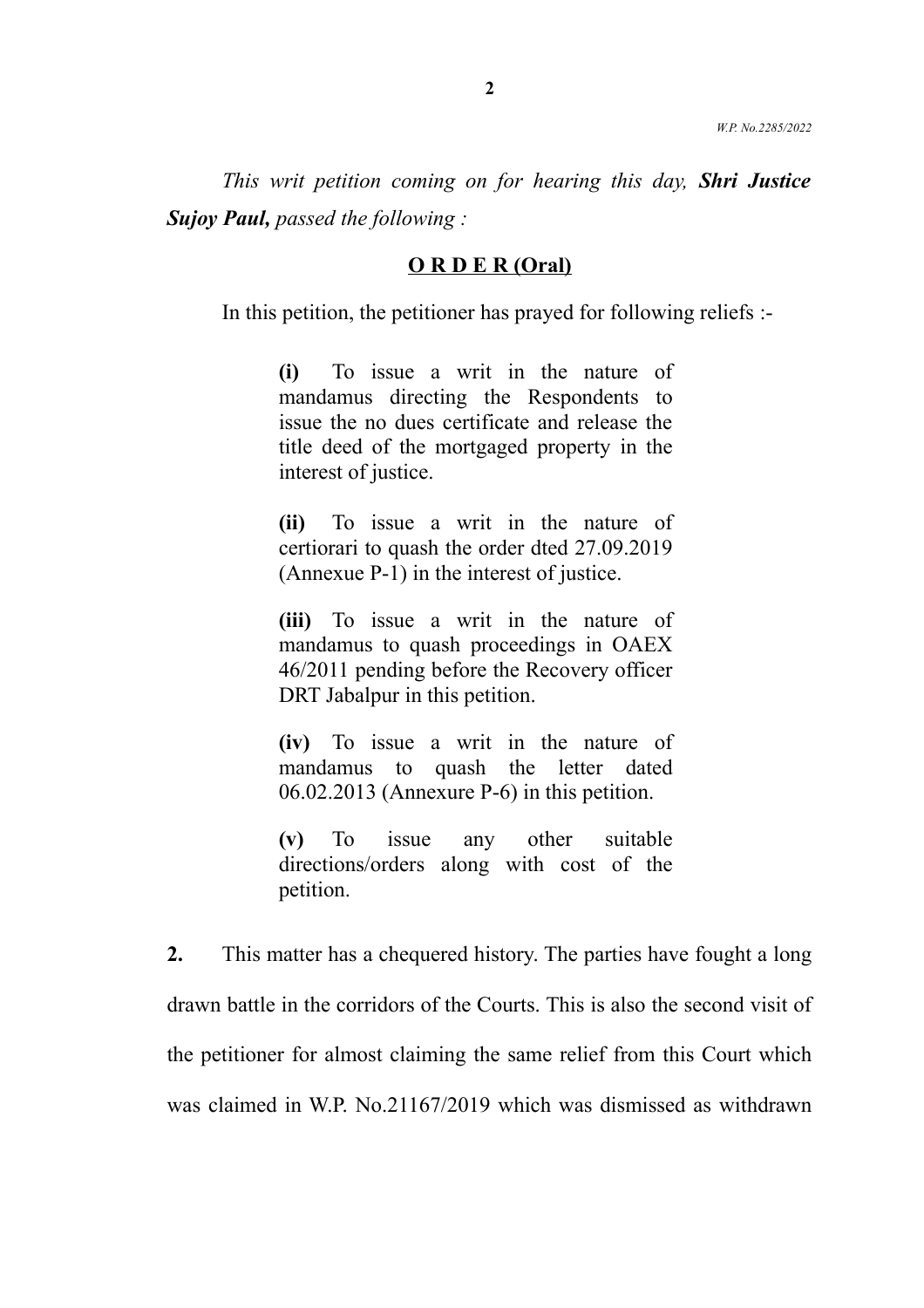on 22.11.2021 with liberty to the petitioner to approach the respondent/Bank.

**3.** In turn, the petitioner approached the respondent/Bank and being aggrieved with the inaction of respondent/Bank to settle the amount again approached this Court.

**4.** Draped in brevity, the relevant facts are that the petitioner's wife took a loan for establishing a Hospital. The loan was secured by mortgaging the immovable property belonging to the petitioner. Since borrower did not maintain the financial discipline, the Bank invoked Section 13(2) of **the Securitisation and Reconstruction of Financial Assets and Enforcement of Security Interest Act, 2002** (SARFAESI ACT) and issued demand notice dated 23.07.2007 seeking a demand of Rs.1,31,42,423/- followed by another notice issued under Section 13(4) of the Act issued on 30.10.2007 for taking symbolic possession of the property.

**5.** The notice under Section 13(4) of SARFAESI ACT was called in question before Debts Recovery Tribunal (DRT) in S.A.No.57/2007. During the pendency of said S.A., the respondent/Bank proceeded to fix the date of auction of mortgaged property.

**6.** On 21.09.2010, respondent/Bank published a fresh Auction Sale notice fixing the auction on 21.09.2010. The property was sold and a sale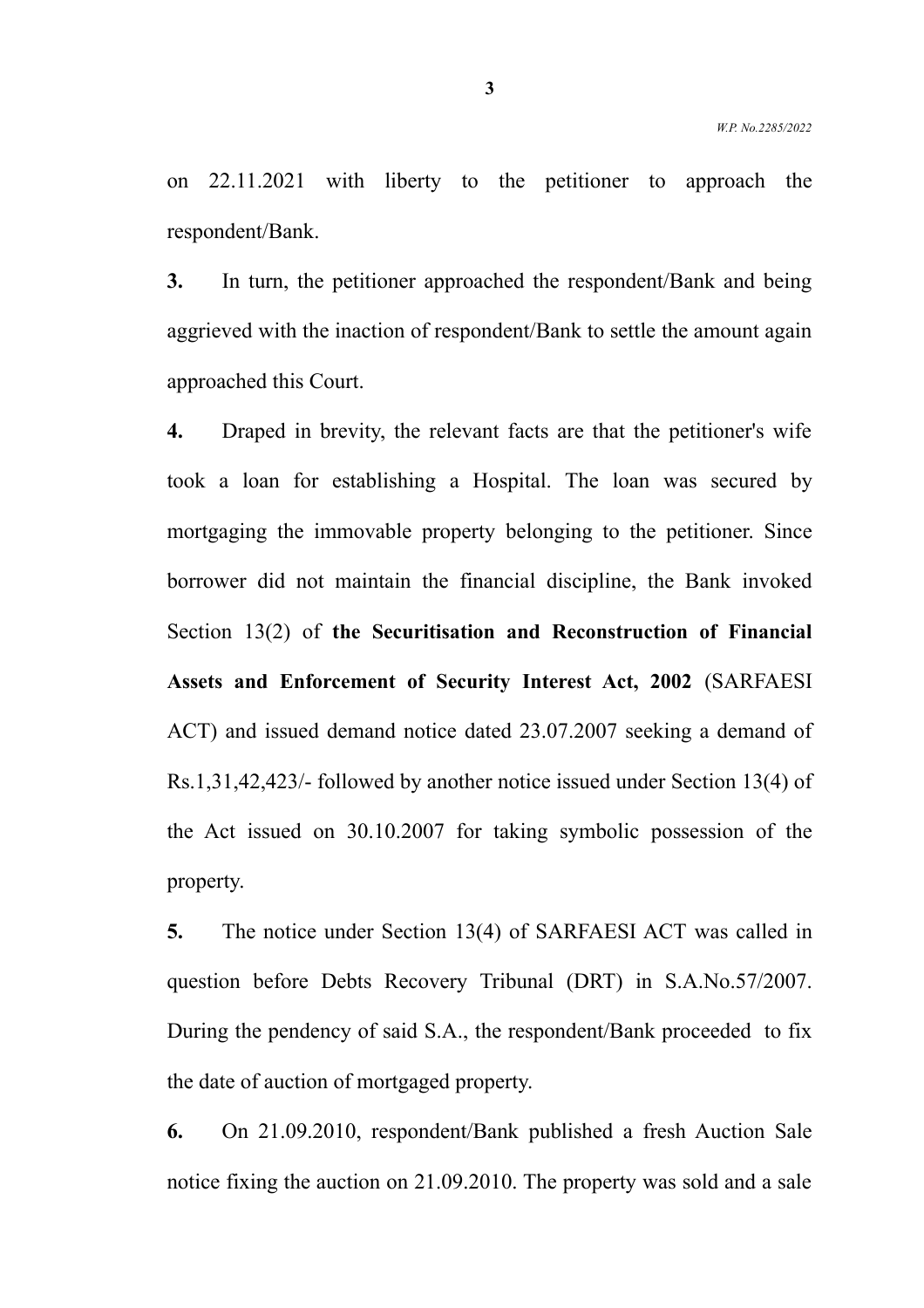certificate was also issued. Aggrieved, petitioner filed Miscellaneous Application No.85/2010 in pending S.A.No.57/2007 questioning the Auction Sale held on 21.09.2010. The DRT by order dated 22.11.2010 (Annexure P/15) allowed the application and set aside the Auction Sale.

**7.** The S.A.No.57/2007 was ultimately dismissed by DRT on 16.08.2010 (Annexure P/16 with rejoinder). The petitioner feeling aggrieved by said order of DRT, filed a statutory appeal before Debts Recovery Appellate Tribunal (DRATs) Allahabad.

**8.** The said appeal was registered as Case No.R-12/2011 by Appellate Tribunal and was heard on the question of admission on 21.01.2011. While admitting the appeal, the petitioner was directed to deposit Rs.50 Lacs with respondent/ Bank in the form of FDR with further observation that if amount is deposited, the Bank shall not take any coercive steps against the petitioner.

**9.** Shri Amit Khatri, learned counsel for the petitioner submits that in obedience of DRAT's order dated 21.1.2011, the petitioner deposited Rs.50,00,000/- with the Bank and further Rs.8,00,000/- were deposited prior to filing of appeal before the DRAT. Thus, in total amount of Rs.58,00,000/- was already deposited by the petitioner when matter came up before DRAT on 6.1.2012. The DRAT on 6.1.2012 opined that the case stands settled/compromise for a sum of Rs.65,00,000/- further to be paid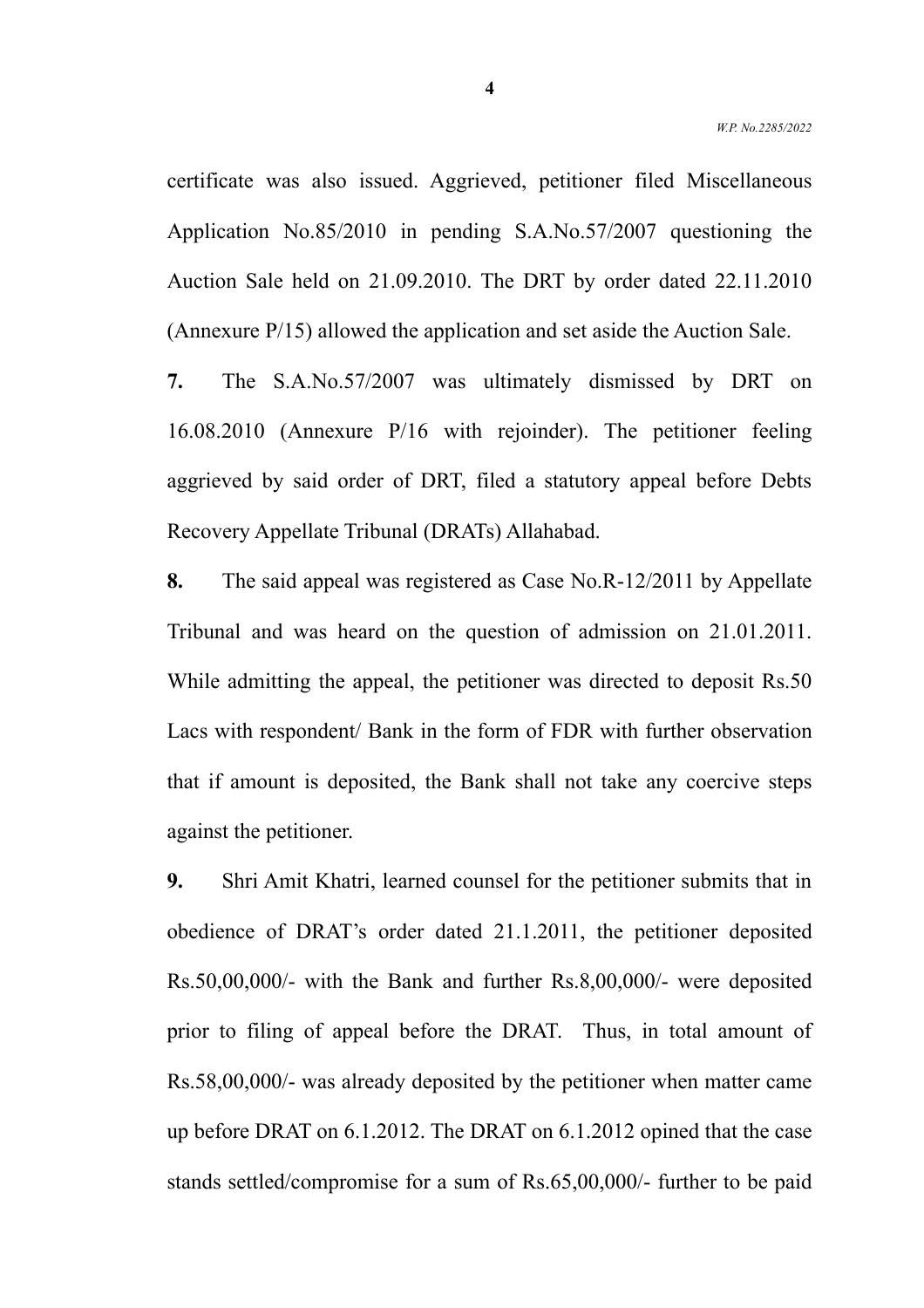by the appellant in fifteen equal installments. The first installment shall fall due on  $15.2.2012$  and next installment will fall due on  $15<sup>th</sup>$  of each month. It was made clear by DRAT that in case the appellant fails to deposit any of the installments then the Bank shall be free to proceed with the auction of the property and recover the complete original amount as per agreement entered into between the parties while securing the loan.

**10.** Since representative of the Bank was not present before the DRAT on 6.1.2012, it was observed that it will be open to the Bank to apply for review, if they are not satisfied with the order and conditions mentioned in the order dated 6.1.2012.

**11.** The DRAT in its aforesaid order dated 6.1.2012 further opined that if appellant pays the amount even before the fifteen installments were fixed, the Bank shall issue no dues certificate, if it receive its full dues as per settlement. The appeal was accordingly disposed off.

**12.** The respondent-Bank filed a review petition No.26/2012 feeling dissatisfied by order dated 6.1.2012 passed in Appeal No. R-12/2011. After hearing both the parties, the DRAT decided the review petition on  $28<sup>th</sup>$  February, 2012. The DRAT allowed the Bank to charge interest at the rate of 10% per annum on the reducing balance of Rs.65,00,000/-.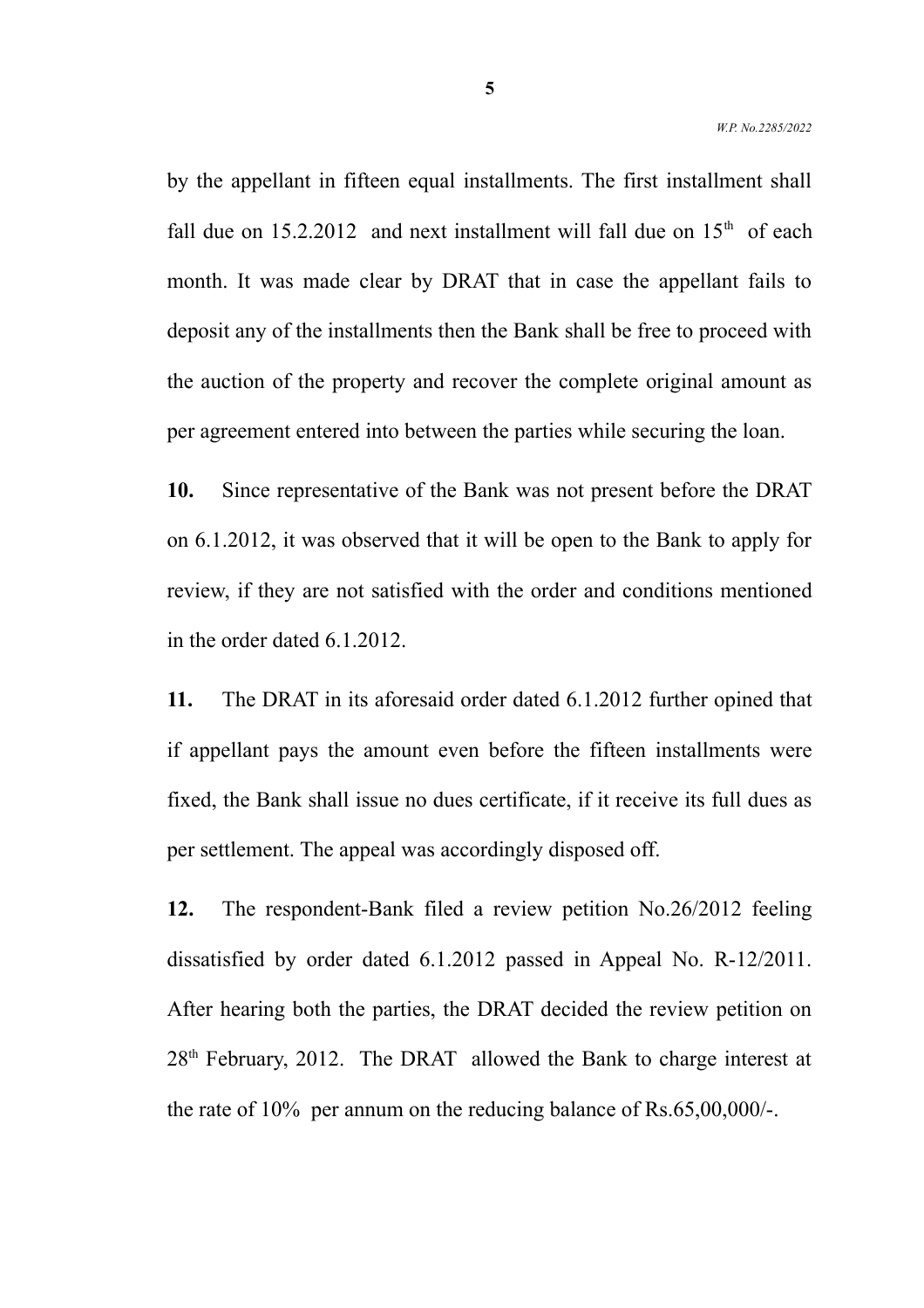**13.** The Bank cancelled the compromise proposal by issuing order dated  $6<sup>th</sup>$  February, 2013 (Annexure P/6). The petitioner filed a Review Petition No.158/2013 before the DRAT which was allowed on 4.4.2013 (Annexure P/7) whereby rescheduling the earlier installments fixed. In furtherance of DRAT's order dated 4.4.2013 passed in the said review, the petitioner deposited Rs.15,00,000 + 5,00,000 =  $20,00,000/$ - on 9.4.2013 and 24.4.2013 respectively. The petitioner also deposited Rs.6,00,000/- on 3.5.2013 thereby deposited in total 70.25 Lakhs.

**14.** Shri Amit Khatri, learned counsel for the petitioner place heavy reliance on para-5.8 and 5.9 of the writ petition wherein petitioner has pleaded about the dates and amounts paid to the Bank by the petitioner. It is urged that while filing return, the Bank has not refuted the aforesaid pleadings. In addition, reliance is placed on RTI information furnished by the Bank on  $7<sup>th</sup>$  January, 2022 wherein it is averred that within 15 months from 28.2.2012, the petitioner had to pay remaining Rs.40,354/- (Forty thousand three hundred fifty four).

**15.** The respondent-Bank filed W.P. No.8579/2013 before this Court assailing the review order of DRAT dated 4.4.2013 and this Court by order dated 12.2.2015 (Annexure P/8) set aside the said review order dated 4.4.2013.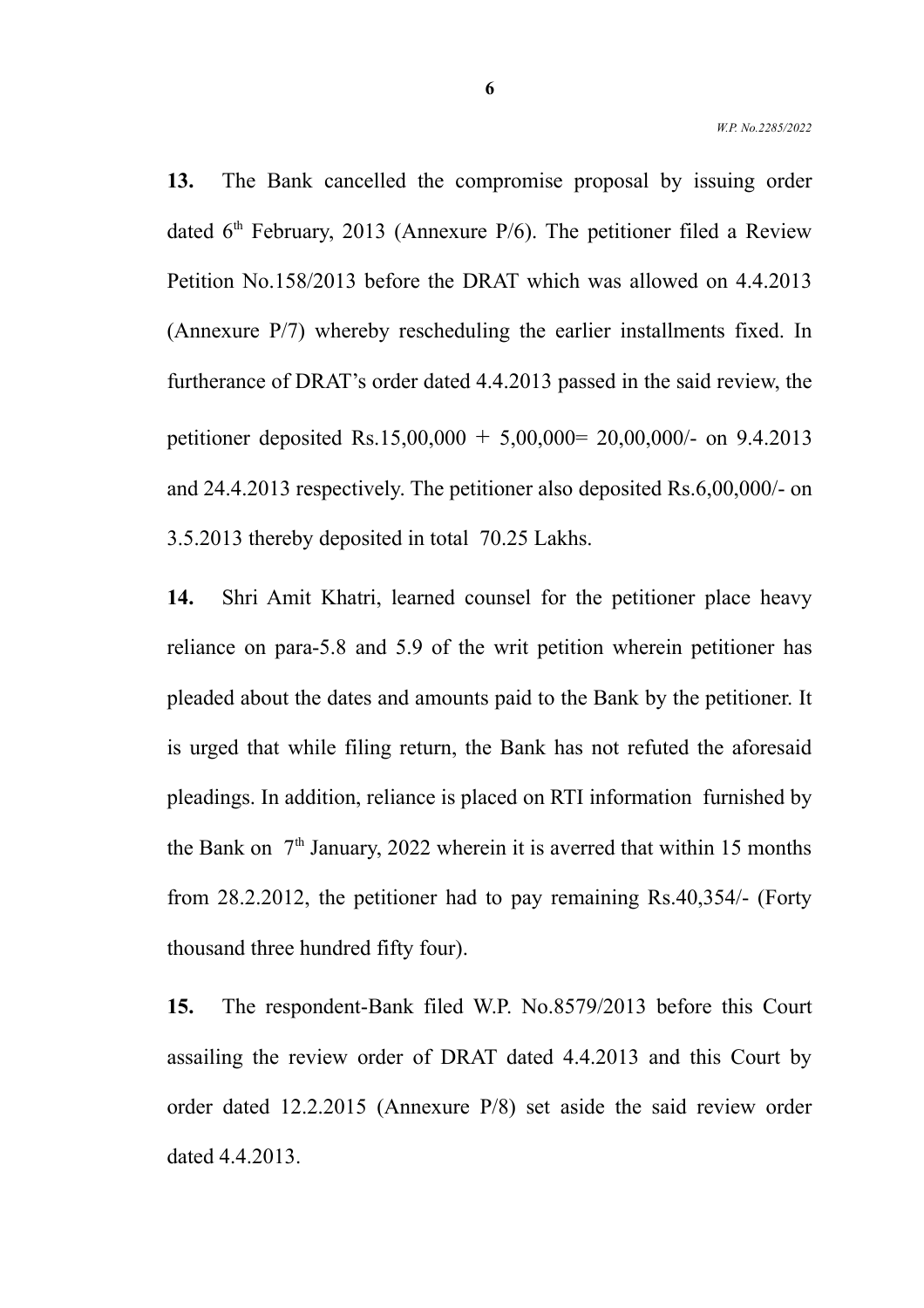**16.** The petitioner, in turn filed M.A. No.284/2014 before the DRAT for seeking return of original title deed and issuance of no dues certificate. The DRAT by impugned order dated 27.9.2019 (Annexure P/1) dismissed the M.A.

**17.** As noticed, petitioner filed W.P. No.21167/2019 assailing the said order dated 27.9.2019 which was allowed to be withdrawn with liberty to approach the Bank by preferring representation dated 9.12.2021 (Annexure P/11) followed by reminders dated 10.1.2022 and 22.1.2022.

**18.** Shri Khatri contended that the said representation and reminders went in vain. Thus, petitioner filed an application seeking certain information under the **Right To Information Act, 2005 (RTI Act)**. The bank by a communication dated 07.01.2022 (Annexure P/12) furnished the relevant information which shows that petitioner deposited Rs.70,24,922/- within 15 months from 28.02.2012.

**19.** Shri Amit Khatri has taken pains to contend that petitioner has deposited the entire requisite amount within stipulated time of 15 months, although there is irregularity in making such payments in terms of installments. Putting it differently, the desired amount was indeed paid, but it could not be paid in 15 equal installments. Once bank has received the desired amount, it should not have taken a hyper technical approach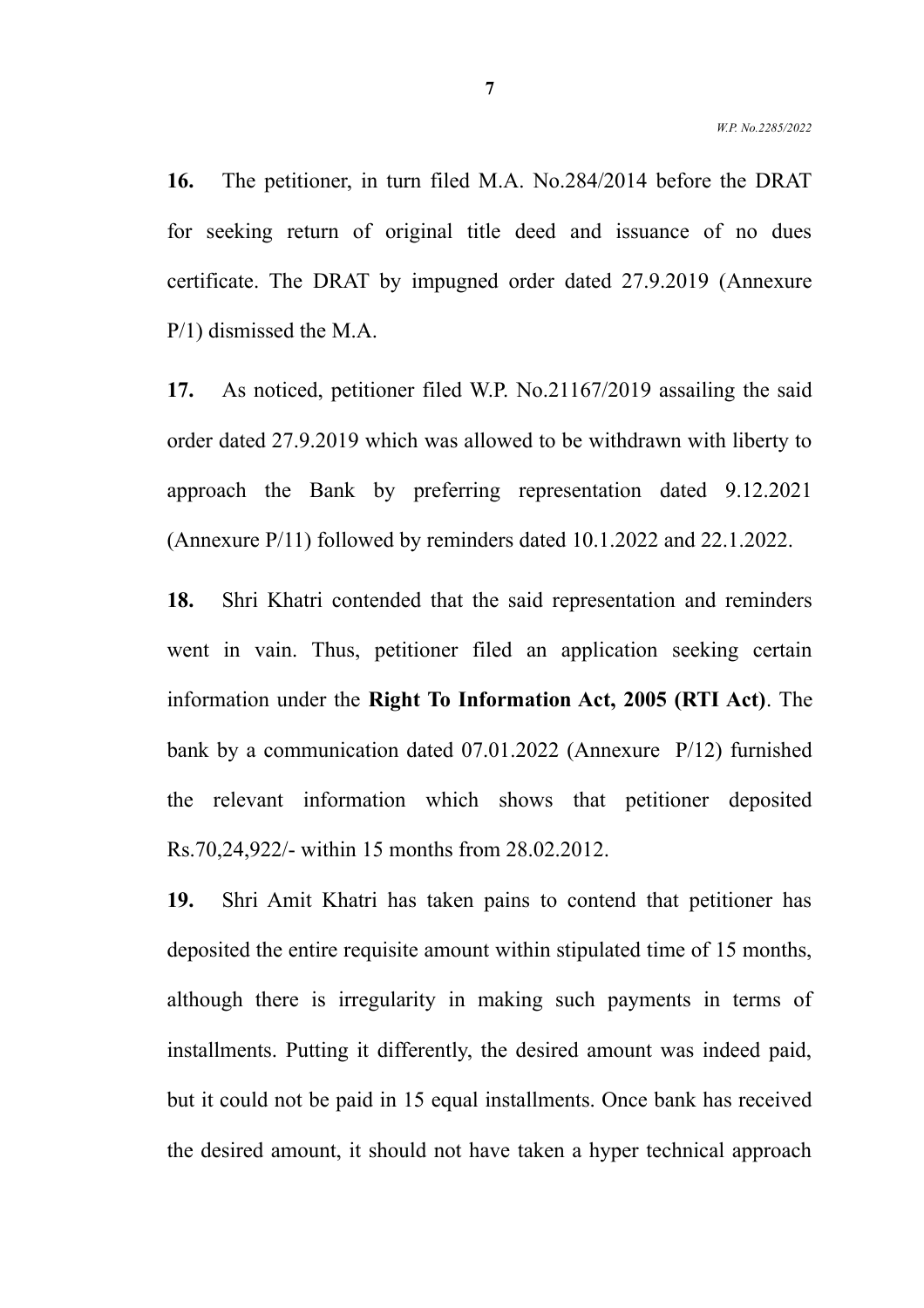and cancelled the offer by contending that amount has not been paid in equal installments.

**20.** Reliance is also placed on the documents dated 03.12.2020 and 03.09.2021 (Annexure P/13) whereby the bank itself informed the petitioner that petitioner is required to pay only Rs.16,587/-. If the petitioner settles that amount in the National Lok Adalat scheduled on 12.12.2020 and on another date, the settlement will take place. However, the said notices (Annexure P/13) were cancelled by the Bank for the reasons best known to it.

**21.** The Bank, in turn issued an a sale proclamation dated 16.03.2022 (Annexure P/14). The DRT in OAEX No.46/11 invoked power under Rule 53 of the relevant rules and published proclamation in local newspaper on 20.11.2021. The auction proceedings were scheduled to be taken up on 16.03.2022. These proceedings, as well as Execution proceedings are called in question in this petition.

**22.** Learned counsel for the petitioner placed reliance on (**2018) 14 SCC 735 (P. Vijayakumari and another vs. Indian Bank)** and urged that this matter has tremendous similarity with that of P. VijayaKumari's case. In the said case also the amount was settled in the Lok Adalat but it was paid with a delay of 320 days. In the instant case, there is not delay in making the payment, there is only an irregularity in following the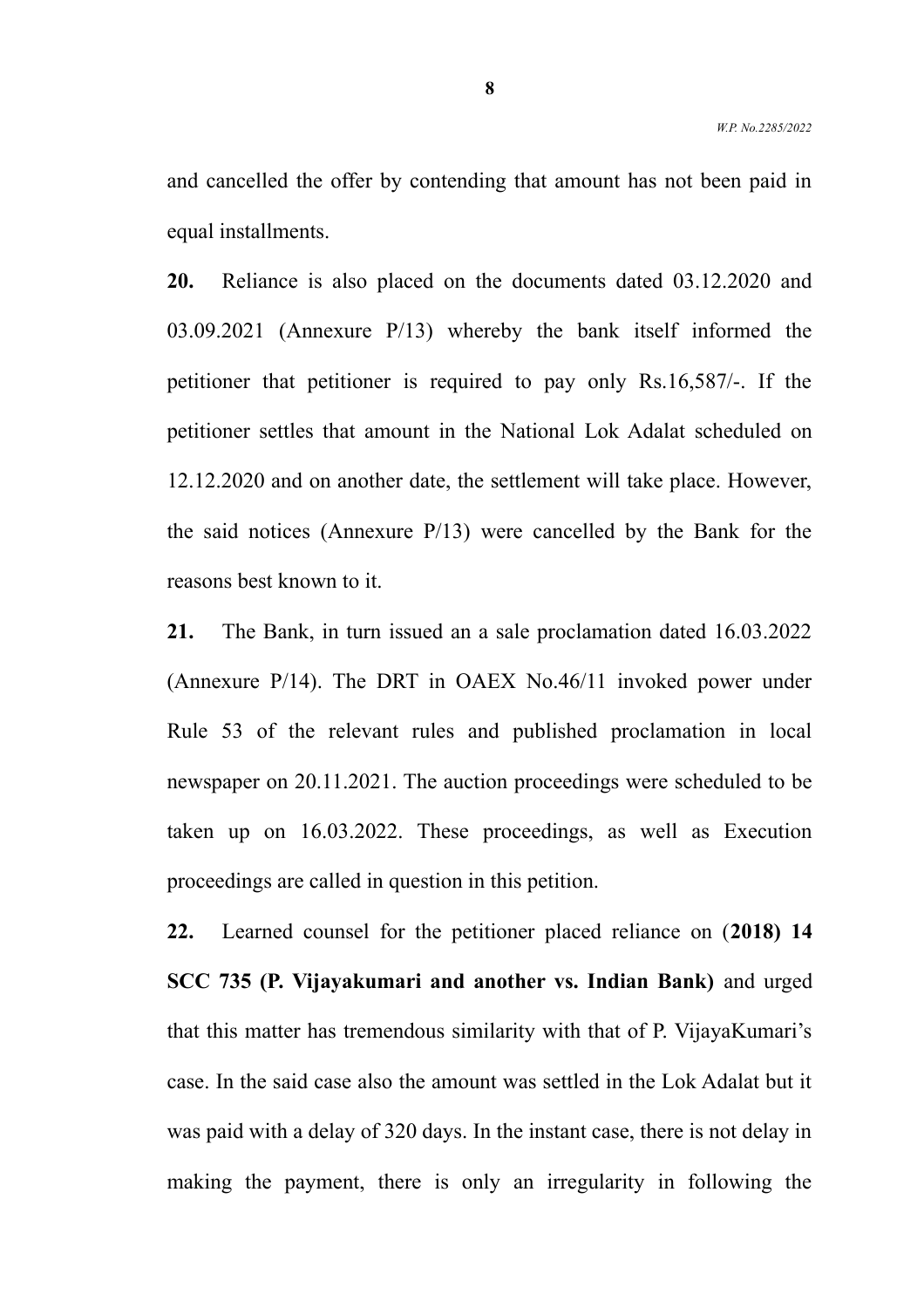financial discipline of making payment in equal installment. In this backdrop, as decided by the Supreme Court in the said case, it will be unreasonable to deny relief to the petitioner when the amount directed by DRAT stood paid. The interest rate as directed by the Supreme Court can clinch the issue. The Supreme Court directed to pay Simple interest  $@24\%$  p.a. on the amount agreed to in the Lok Adalat. Thus, following the said principle, this matter can be settled.

**23.** Another reliance is made on (**2020) 11 SCC 399 (Sudhakar Baburao Nangnure vs. Noreshwar Raghunathrao Shende and others) and (2005) 5 SCC 91 (Haryana State Coop. Land Development Bank vs. Neelam).** Both the judgments are pressed into service to bolster the contention that the principles of *Res Judicata* or public policy will not be a hurdle for maintaining the present petition. In the previous round, no view was expressed on merits and petitioner was given opportunity to approach the bank. The petitioner indeed approached the bank but his grievances were not settled and therefore, approached this Court. Thus no technicality comes in the way of the petitioner.

**24.** The doctrine of legitimate expectation will hold the field submits Shri Amit Khatri. Reliance is placed on a recent Division Bench judgment of this court passed in W.P. No. 22127/2021 **(Mohanlal Patidar Vs. Bank of Maharasthra)** decided on 21<sup>st</sup> February, 2022. It is submitted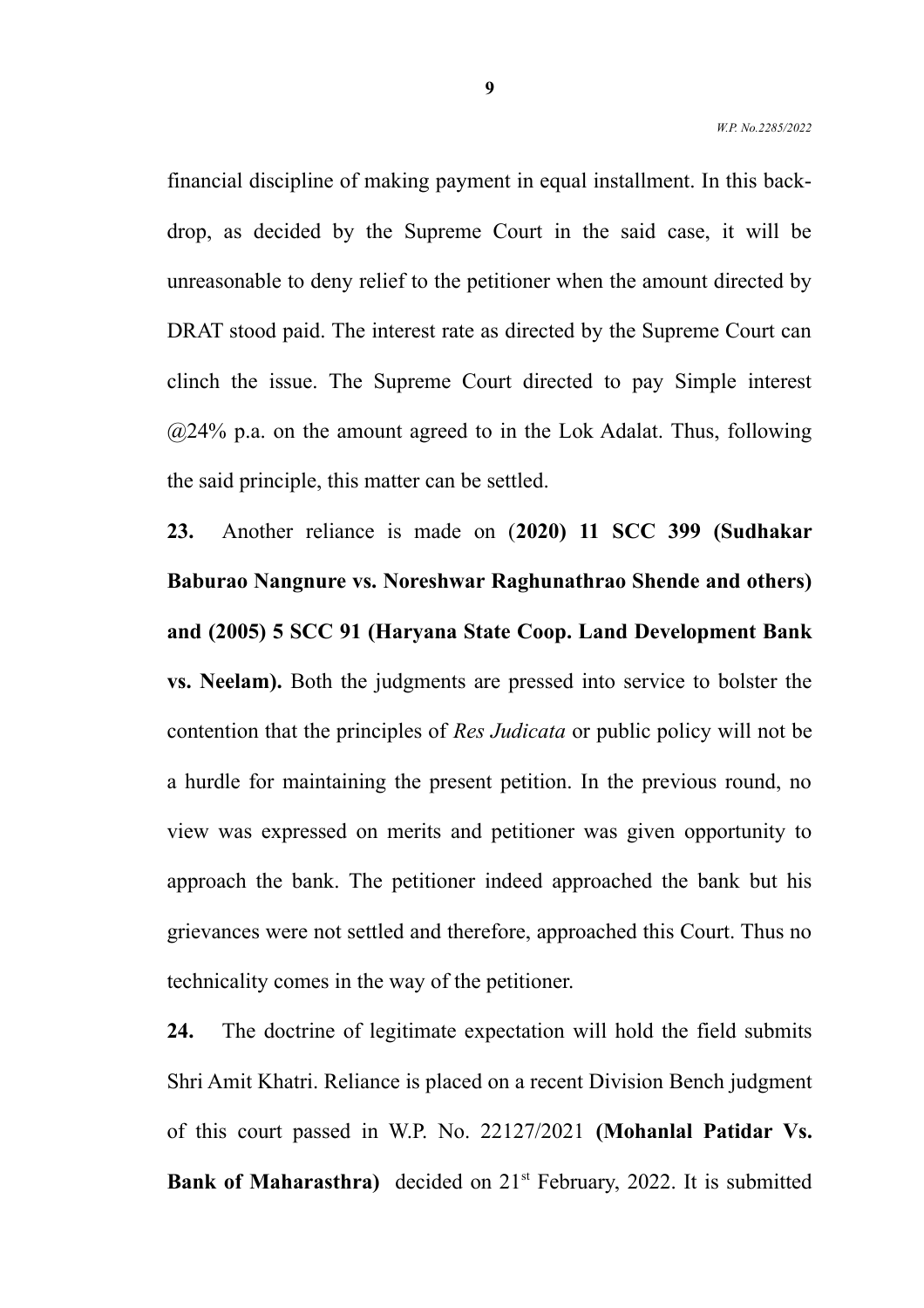that the petitioner has fulfilled his part of obligation within stipulated time and therefore had a legitimate expectation that his offer will be accepted. Petitioner also expressed his willingness to pay if anything further is remaining but bank did not furnish him the necessary information about said payment promptly. In this backdrop, the said doctrine should be made applicable on the instant case.

**25.** Furthermore, reference is made to **Union of India v. N. Murugesan, (2022) 2 SCC 25** to submit that conduct of bank shows approbate and reprobate or in other words blowing hot and cold in the same breathe. The said conduct cannot sustain judicial scrutiny. Thus, it is argued that the petition may be allowed and desired benefits may be given to the petitioner.

**26.** Contesting the aforesaid contentions, Shri Rajesh Maindiretta, learned counsel for the Bank submits that this writ petition is not maintainable. The only difference in this petition and the previous petition is that petitioner has assailed the sale proclamation order in the relief clause of the present petition. Otherwise, both the petitions if examined in juxtaposition are *verbatim* same.

**27.** Shri Maindiretta further submits that against the sale proclamation order issued by the Recovery Officer of DRT, petitioner has a statutory remedy of appeal under Section 30 of the **Recovery of Debts and**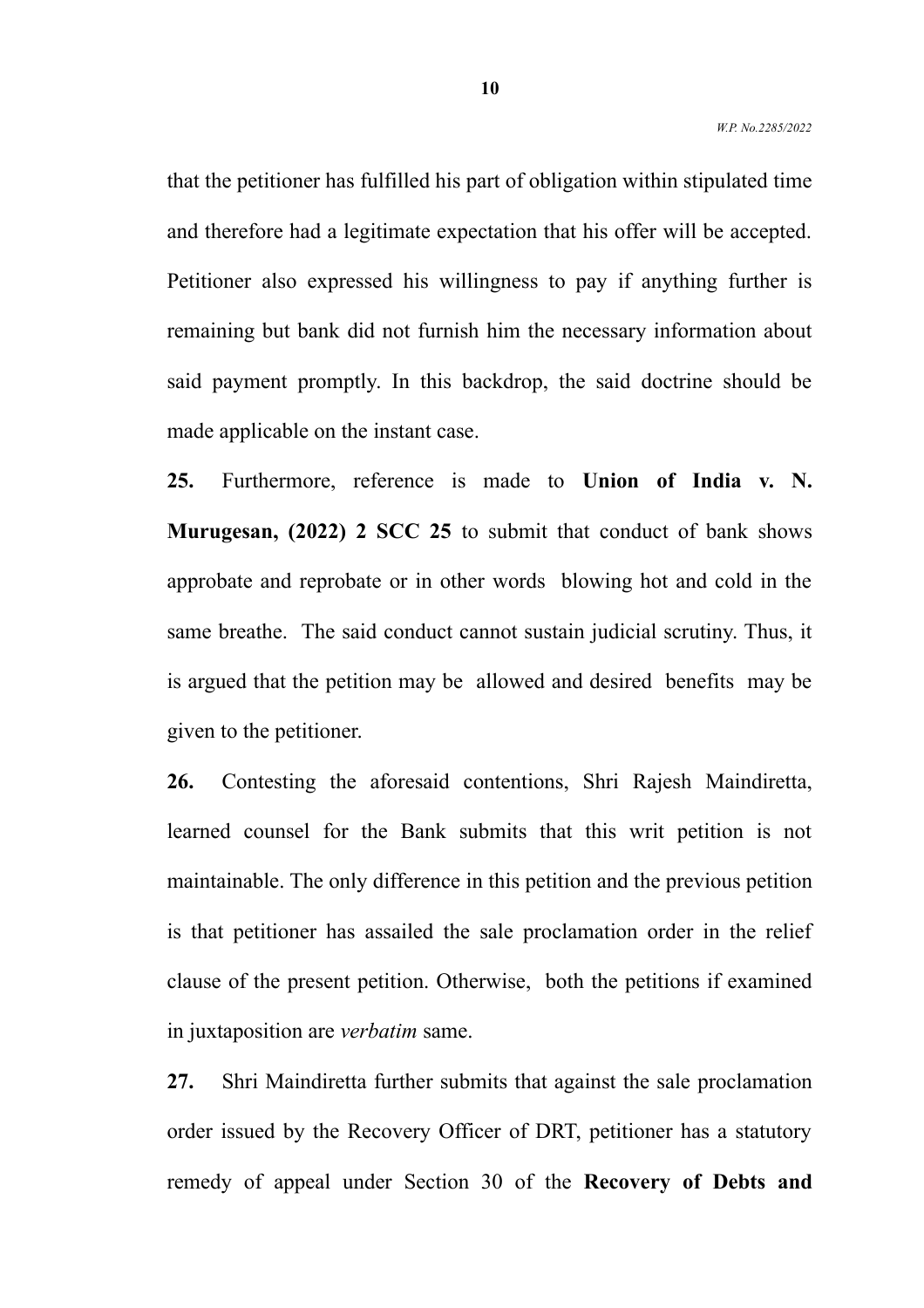**Bankruptcy Act, 1993** (Act of 1993). As per Section 30-A of 1993 Act the petitioner is required to deposit 50% of the amount of debt due. In order to wriggle out of said statutory requirement of deposit, the petitioner made an effort to short-circuit the proceedings and directly approached this Court. The petitioner may be relegated to avail the remedy before the DRT.

**28.** The next contention of learned counsel for the bank is that in this petition which assails the order of DRAT dated 27.09.2019 (Annexure-P/1), this court is obliged to examine the legality, validity and propriety of said judgment dated 27.09.2019. In the said judgment there is no illegality which warrants interference by this Court.

**29.** It is strenuously contended by the learned counsel for the Bank that petitioner has neither deposited the entire amount within 15 months nor deposited the amount in 15 equal installments within stipulated time as per DRAT's order dated 06.01.2012. Thus, no fault can be found in the impugned judgment dated 27.09.1999. Moreso, when the subsequent order of review dated 04.04.2013 was set aside by this Court on 12.02.2015 in W.P No. 8579/2013.

**30.** Interestingly, Shri Maindiretta also placed reliance on the same RTI information dated 07-01-2022 and urged that Column-9 of said information, makes it clear that in irregular installments, the petitioner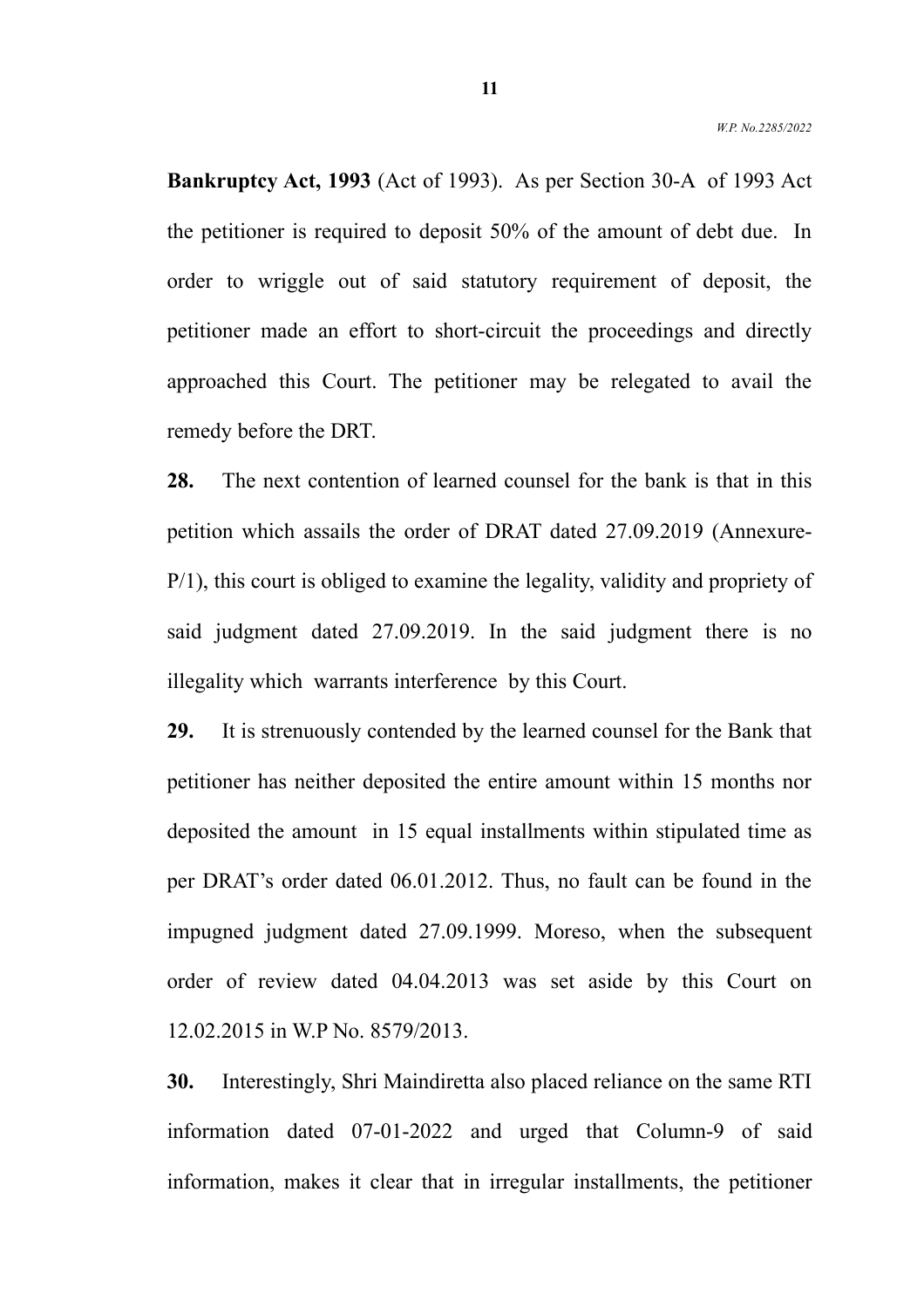had deposited Rs. 70, 33, 605/- upto 31-03-2020. The information in Clause-10 makes it clear that the petitioner did not pay the original amount of Rs. 40,354/- within stipulated time. Apart from the aforesaid, the petitioner was required to pay the interest from the date petitioner's account became NPA. The parties informed the Court that the petitioner account became NPA on 23.07.2007. Therefore, Shri Maindiretta, learned counsel for respondent/Bank submits that after counting the interest, the Bank has quantified the amount of Rs.4,13,48,716/- which is required to be paid by the petitioner. Thus, neither law nor equity is in favour of the petitioner.

**31.** The parties confined their arguments to the extent indicated above.

**32.** We have heard the parties at length and perused the record.

#### **Maintainability :**

**33.** The Bank has raised two fold objections regarding maintainability of this petition. Firstly, it is argued that previous petition W.P. No.22167/2019 was dismissed as withdrawn with the liberty to approach the Bank. No liberty was given to the petitioner to approach this Court again. Thus, second petition is not maintainable. The previous order of this Court dated 22.11.2021 shows that petitioner prayed for withdrawal of the petition with the liberty to approach the respondent/Bank. While granting aforesaid liberty, petition was dismissed as withdrawn. It was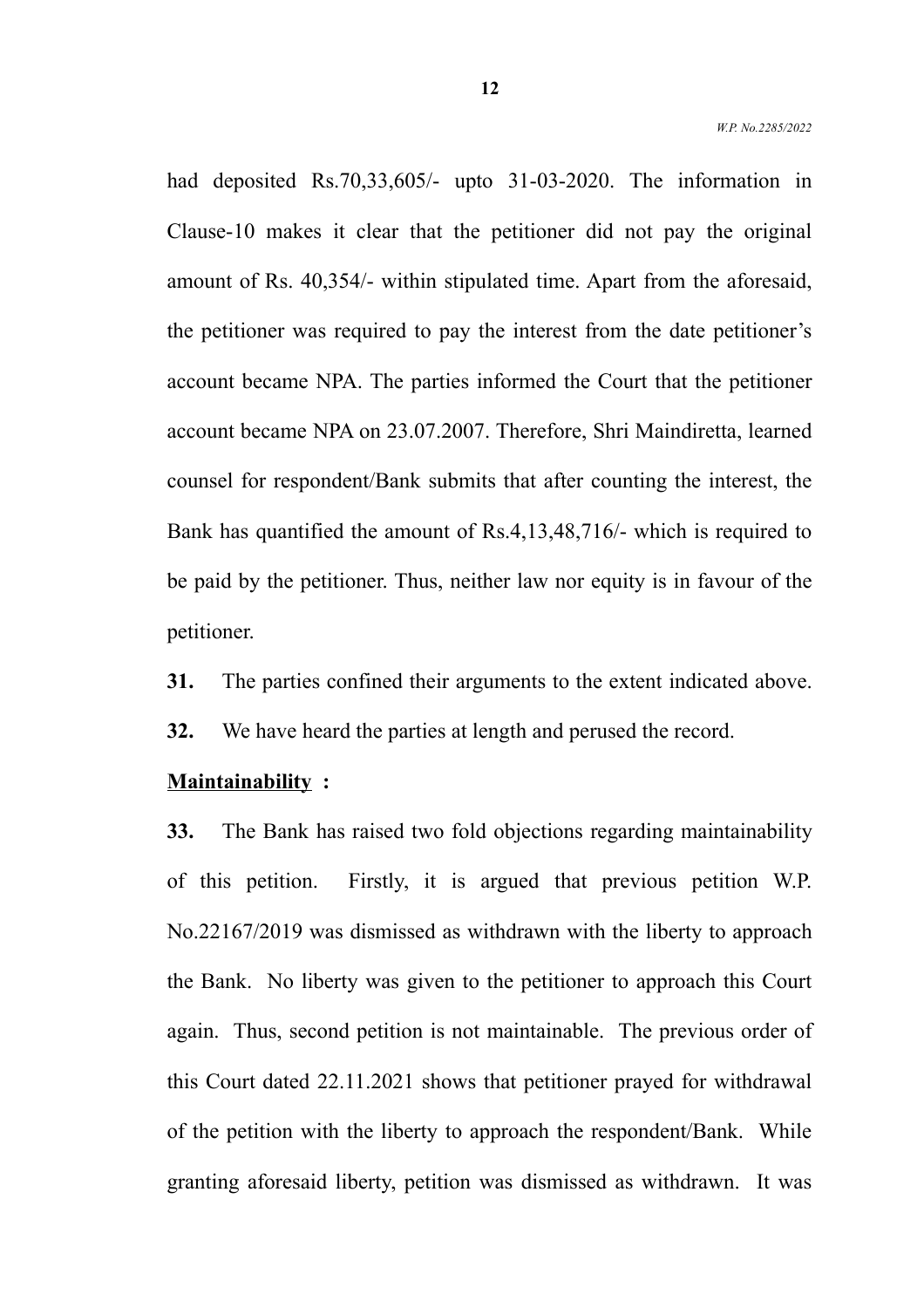made clear that Court has not passed any order on merits regarding claim of the petitioner. Thus, the question is whether such an order passed will preclude the petitioner to file this petition. In our opinion, the petitioner as per liberty granted in the previous round approached the Bank by filing umpteen number of representations for his grievance but none could fetch any result. The representation dated 09.12.2021 (Annexure P/11) and reminders dated 10.1.2022 and 22.01.2022 leaves no room for any doubt that petitioner made repeated efforts to know the amount due (if any) so that in obedience of DRAT's aforesaid order, it can be paid and account can be closed. We find substance in the argument of Shri Amit Khatri, learned counsel for the petitioner that preferring of previous petition and repeated representations/reminders aforesaid shows keenness and willingness of the petitioner to pay the amount due to the Bank. In this backdrop, whether principle of *res judicata* or public policy will be a hurdle or not for a second petition is the first question about maintainability.

**34.** In our judgment, neither *res judicata* nor public policy is an impediment for the petitioner to approach this Court again. In the case of **Neelam (supra)** the Apex Court considered its previous judgment in **Sarguja Transport Service vs. STAT (1987) 1 SCC 5** and opined that a writ petition could have been dismissed on the ground of availability of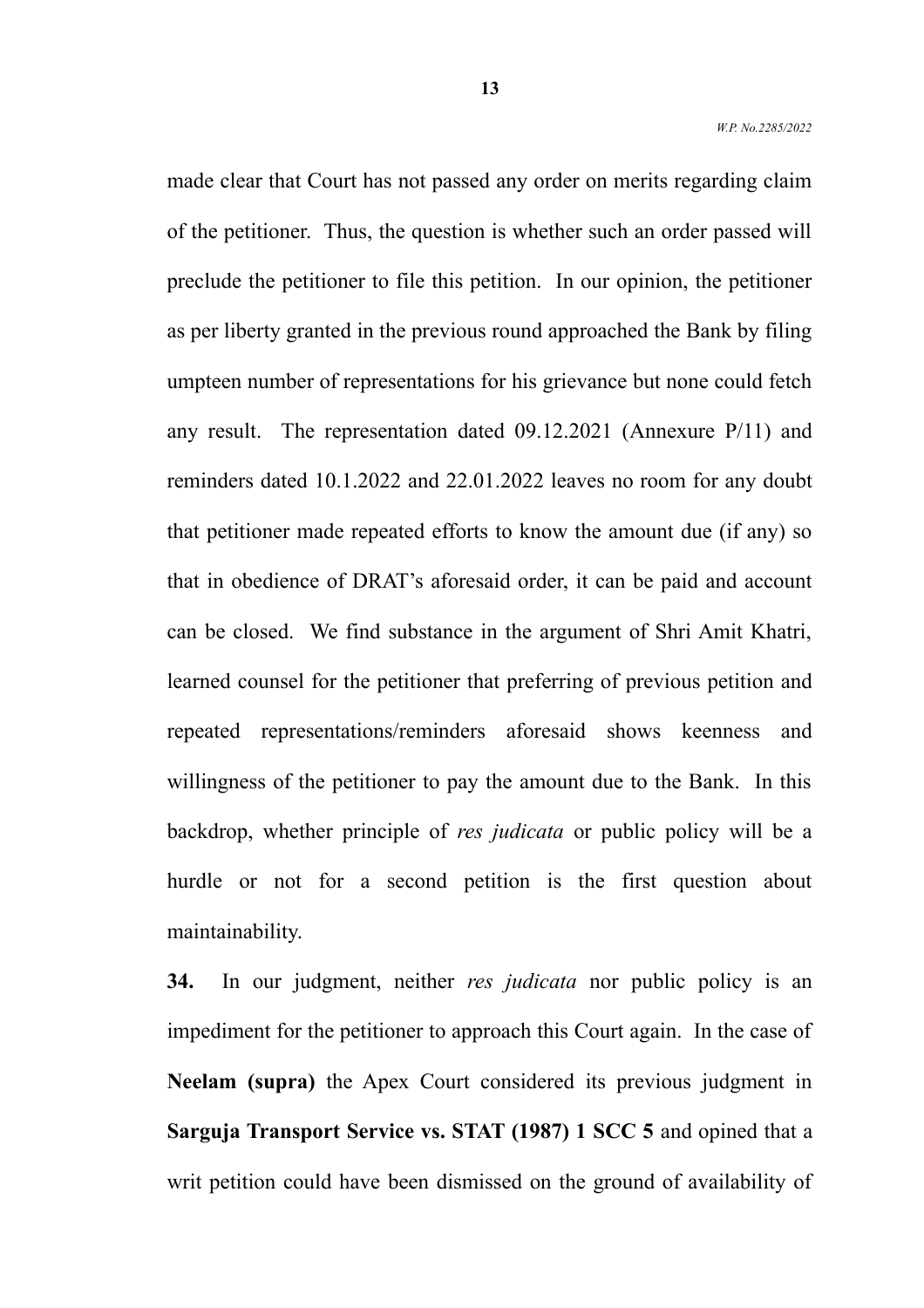alternative remedy. The alternative remedy, in turn, can be availed. Thereafter, writ petition can be filed. As noticed above, in furtherance of previous order of this Court, petitioner availed the remedy of approaching the Bank and when his efforts could not produce any result, he filed this petition. In **Sudhakar Baburao Nangnure (supra)**, the Apex Court held as under :-

> "**28.** In the present case, we find, for the reasons which we have indicated above, a clear distinction on facts. While disposing of the earlier special leave petition to enable the appellant to pursue his remedies on the contention that the issue of catch-up though raised was not considered by the High Court, this Court expressly clarified that it had not considered the matter on merits. In the absence of such a clarification, the withdrawal of the special leave petition would have led to the inference that the appellant had not been granted liberty to move this Court afresh. On the other hand, the clear purpose and intent of the observation that this Court had not considered the matter on merits was to keep open all the remedies of the appellant before the High Court in the first instance and thereafter before this Court on the issue of the catch-up rule."

### **(Emphasis Supplied)**

**35.** In the previous round, this Court did not express any opinion on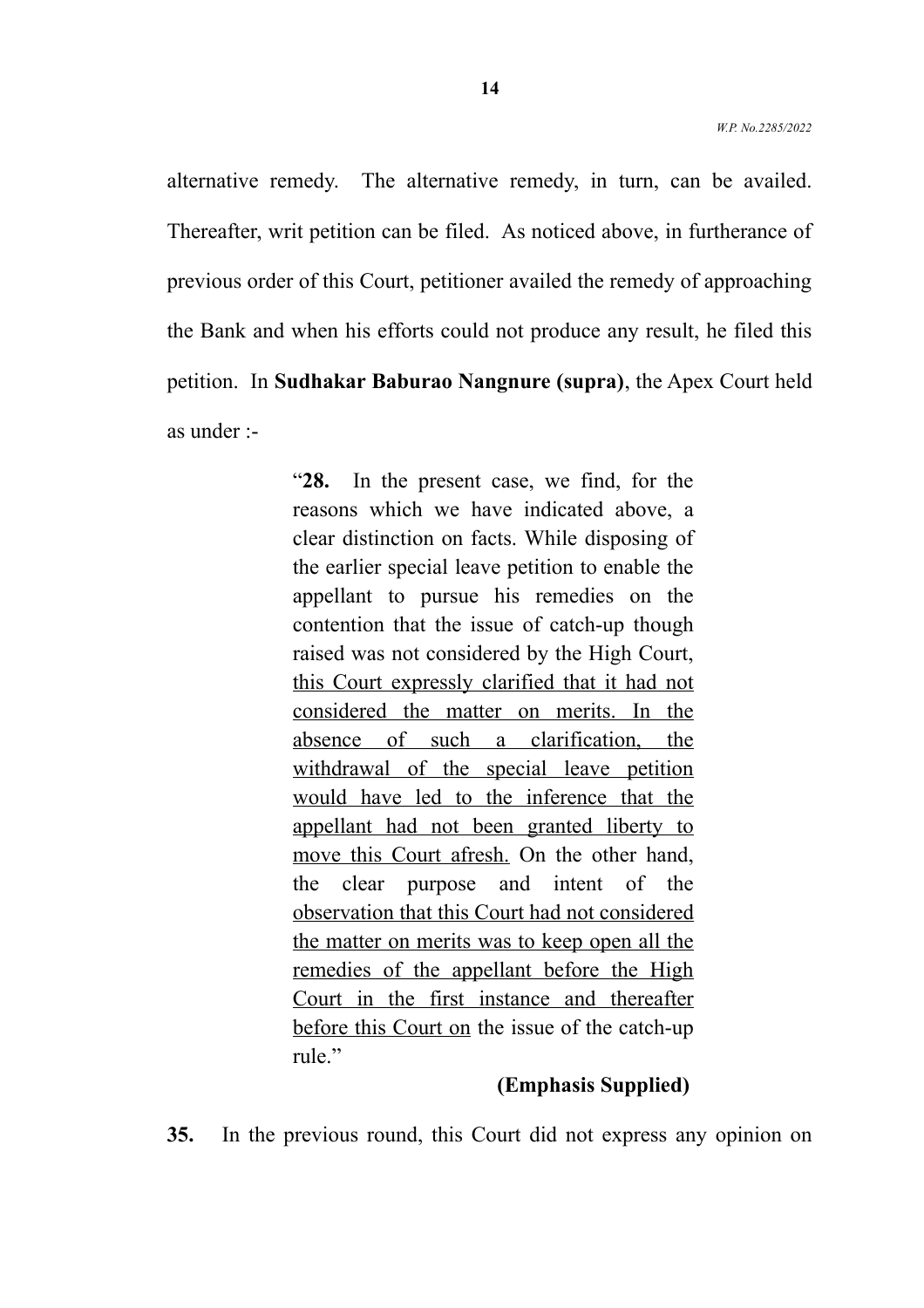merits and merely left it open to the petitioner to approach the Bank. Thus, this petition cannot be thrown to the wind by holding it is not maintainable. Second ground of maintainability is limited to one relief only i.e. whether petitioner can challenge the order of recovery officer of DRT in this writ petition against which indisputably, a statutory appeal is available. This aspect relating to this limited and singular relief will be considered by us in the later portion of this order.

#### **Directions of DRAT :**

**36.** The relevant portion of order of DRAT dated 06.01.2012 reads as under :-

> In view of the aforesaid, the case stands settled/compromised for a sum of Rs. 65.00 lacs further to be paid by the appellant in 15 equal installments. The first installment shall fall due on  $15.02.2012$  and the next installments will fall due on  $15<sup>th</sup>$  of the each month. It is made clear that in case, the appellant fails to deposit any of the installments then the Bank shall be free to proceed with the auction of the property and recover the complete original amount as per the agreement entered into between the parties while securing the loan. However, It is further directed that since the representative of the Bank is not present, therefore, if the Bank has any objection to this settlement then it will be open for the Bank to apply for review of this order.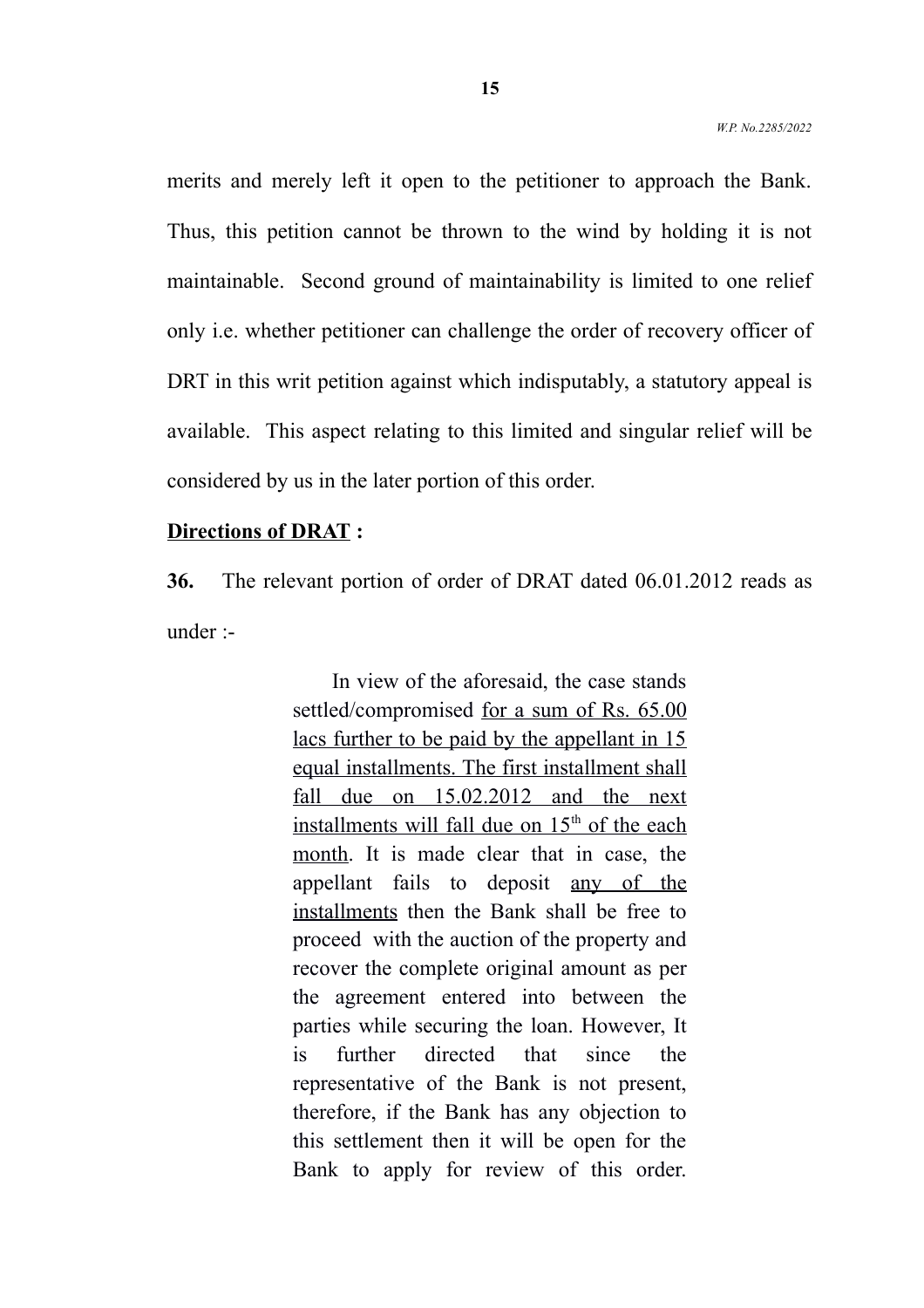However, it does not mean that the installments as directed to be paid by the appellant shall be stopped under the garb of review application. However, it is also made clear that if the appellant pays of the amount as per settlement even before the 15 installments then the Bank shall issue no dues certificate, if it receives its full debts as per this settlement and accordingly, the present appeal stands disposed off.

#### **(Emphasis Supplied)**

#### **37.** Another relevant order of DRAT dated 28.02.2012 reads thus :-

An application for review is moved to review the order dated 06.01.2012 passed by this Tribunal. By the said order, the appeal has been disposed of on the basis of the compromise. The Bank has accepted the receivable amount for a sum of Rs. 65.00 lacs.

It is contended that the review petitioner has no objection to the amount, but he submits that since this Tribunal has given a considerable long period for the purpose of depositing the amount by the original appellant and this Tribunal has not given any direction for charging the interest on the reducing balance. It is contended that since a considerable long period has been given by this Tribunal to deposit the amount of Rs. 65.00 and the schedule for the same has been given that the total amount of Rs. 65.00 lacs is to be deposited in 15 equal installments therefore a direction for charging the interest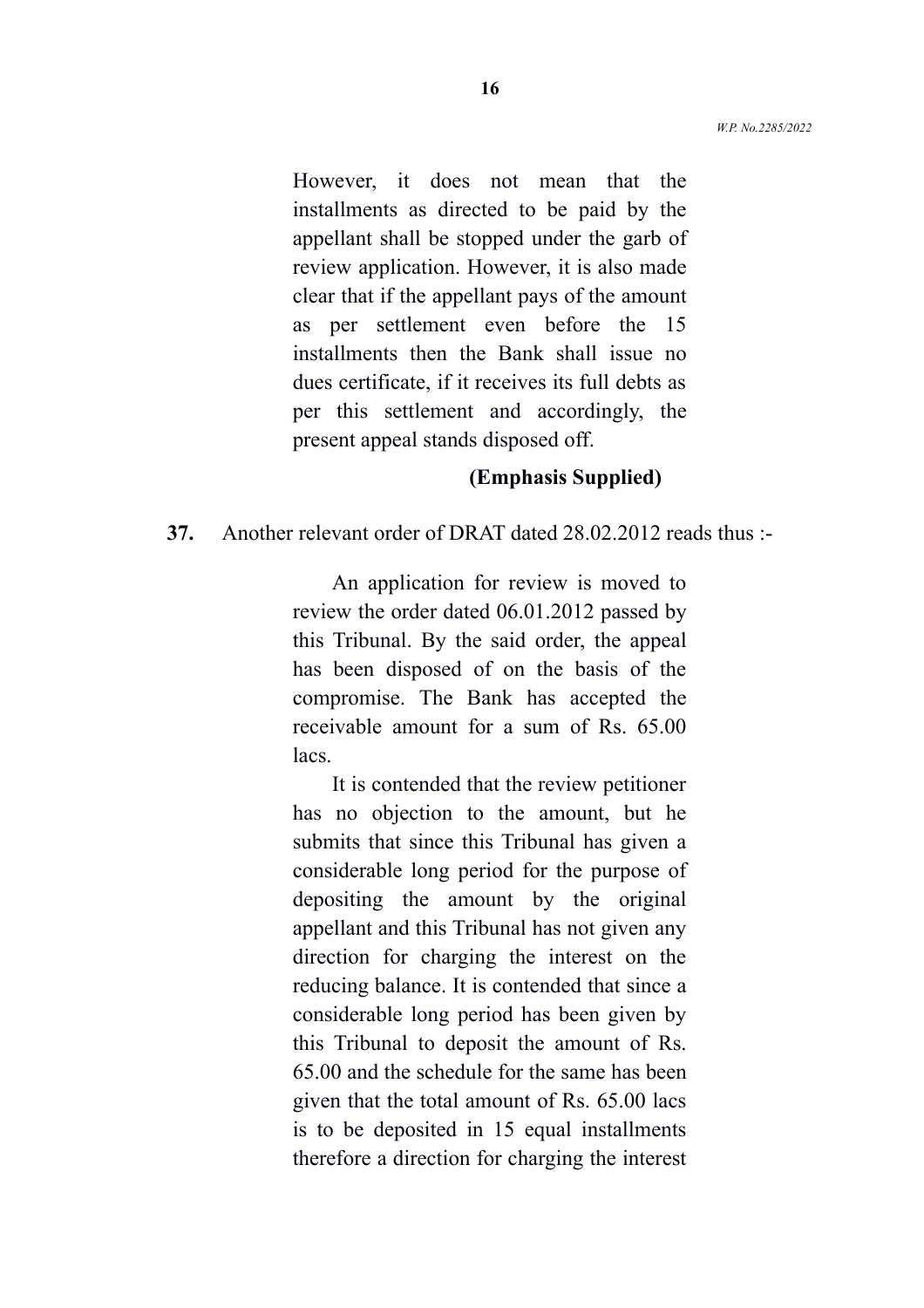on the reducing balance is necessary.

While passing the order of compromising this Tribunal has also given liberty to the Bank to apply for the review because on the date when the compromise was recorded the representatives of the Bank was not present.

Keeping in view of the facts and circumstances of the case it is directed that the Bank shall charge the interest on the reducing balance of Rupees 65 lacs @ 10% per annum.

In view of the aforesaid the application for review stands disposed of.

#### **(Emphasis Supplied)**

#### **Other findings** :-

**38.** A plain reading of both the orders aforesaid shows that the petitioner was directed to pay a sum of Rs.65 lacs to the Bank in 15 equal installments beginning with 15.2.2012. By order dated 28.2.2012, the DRAT permitted the Bank to charge interest on the reducing balance of Rs.65 lacs  $\omega$  10% per annum.

**39**. In para- 5.8 of the writ petition, the petitioner has reproduced a chart which contains the dates and the amount paid in installment to the Bank. The chart reads as under :-

| Sl. No. | Dates      | Amount      |
|---------|------------|-------------|
|         | 21.02.2012 | 4,35,000.00 |
|         | 25.04.2012 | 4,35,000.00 |
|         | 07.05.2012 | 4,35,000.00 |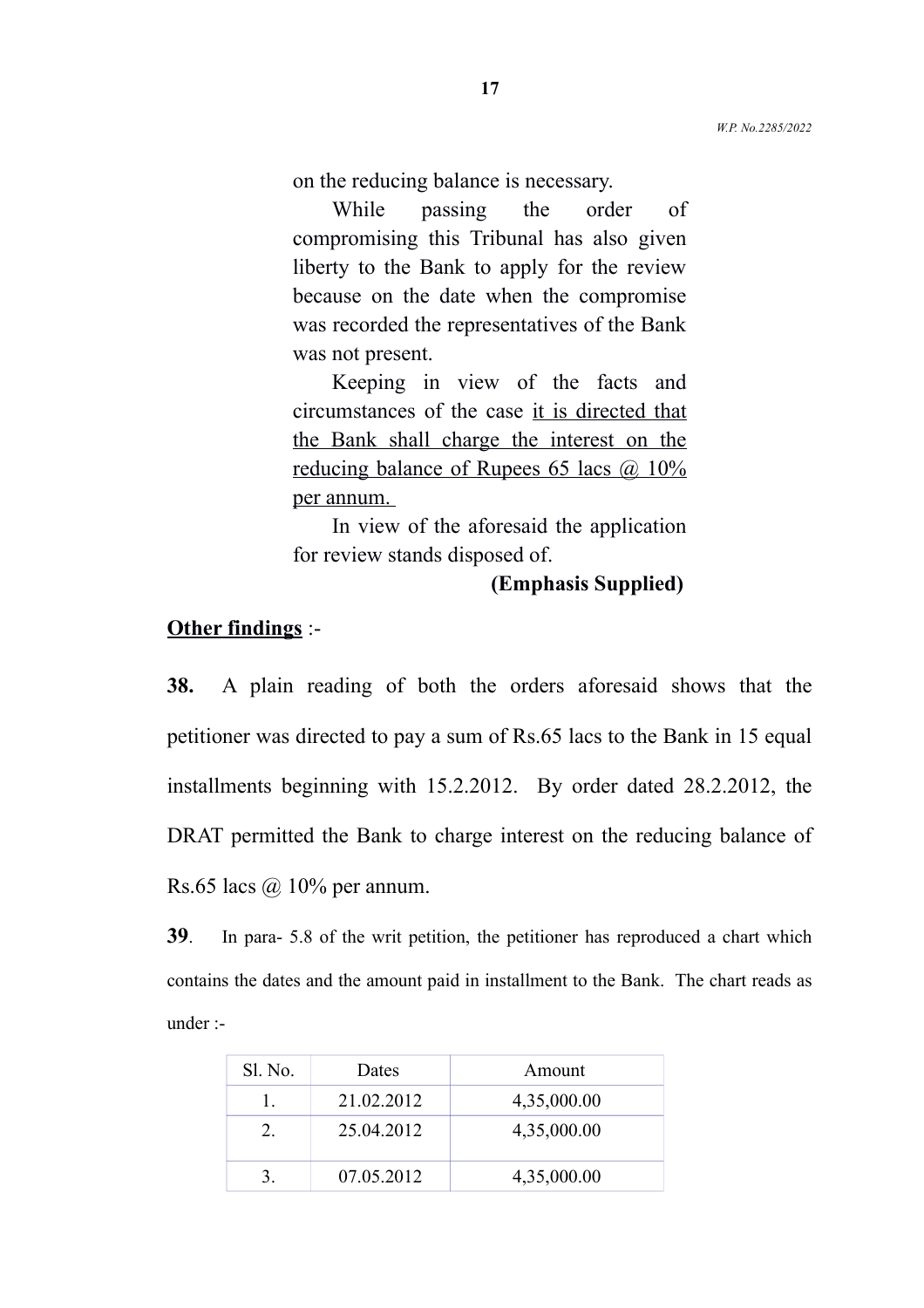| $\overline{4}$ . | 01.06.2012   | 4,35,000.00 |
|------------------|--------------|-------------|
| 5.               | 30.06.2012   | 4,35,000.00 |
| 6.               | 31.07.2012   | 4,35,000.00 |
| 7.               | 15.09.2012   | 450000.00   |
| 8.               | 28.09.2012   | 175000.00   |
| 9.               | 31.10.2012   | 140000.00   |
| 10.              | 24.12.2012   | 420500.00   |
| 11.              | 24.12.2012   | 129500.00   |
|                  | Total        | 3925000.00  |
| 12.              | 09.04.2013   | 20,00,000   |
| 13.              | 24.04.2013   | 5.00,000    |
| 14.              | 03.05.2013   | 6,00,000    |
|                  | <b>Total</b> | 70,25000.00 |

# **40.** Further, in para-5.9, petitioner averred as under :-

"Also in compliance of order dated 04.04.2013 passed in Modification/Review Application for Extension of Time deposited Rs.15 lacs + 5 lacs = Rs.20 lacs on 09.04.2013 & Rs. 5 lacs (24.04.2013) and Rs.6 lacs **(03.05.2013)** total deposits is Rs.39.25 lacs + 31 lacs = 70.25 lacs."

**41.** Pertinently, the Bank in its reply has not chosen to deny the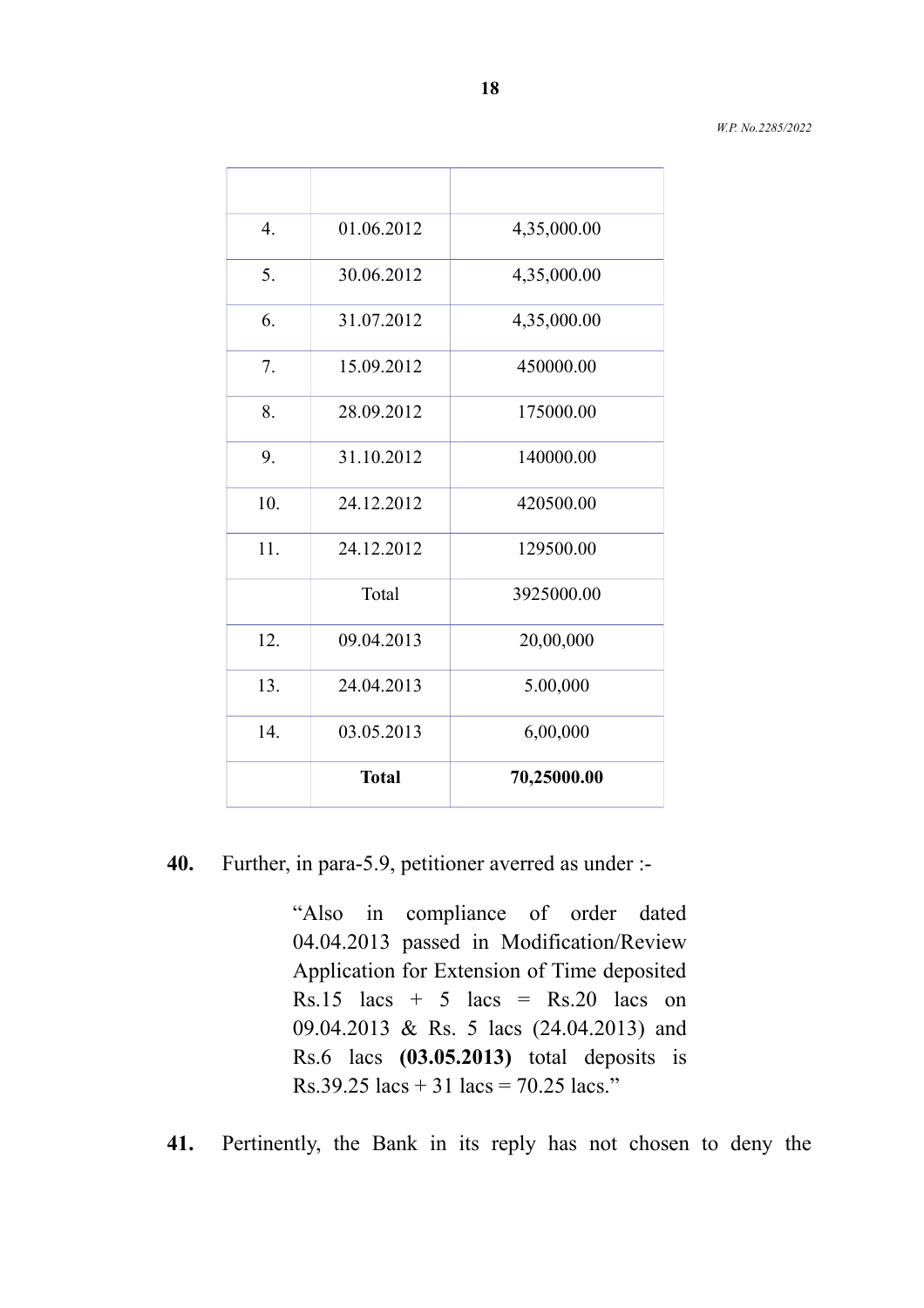aforesaid factual averments. Thus, in view of the judgment of Supreme Court in *Naseem Bano (SMT) vs. State of U.P. and others* reported in **1993 Suppl. (4) SCC 46**, the facts pleaded but not denied by the respondent must be treated as admitted. Apart from the above, the RTI information given by the Bank on 07.01.2022 shows that petitioner had deposited Rs.70,33,605/-.

**42**. Thus, petitioner has admittedly deposited the amount of more than 70 lacs between 06.01.2012 to 31.03.2020. The DRAT by order dated 06.01.2012 and 28.02.2012 directed to deposit Rs.65 lacs with interest at reducing balance  $\omega$  10% per annum.

**43.** The petitioner admittedly deposited much more than the principal amount of Rs.65 lacs. About interest, no amount was quantified and informed by the Bank. In other words, petitioner's repeated request to inform about the remaining amount/interest went unreplied by the Bank. In this backdrop, the petitioner filed M.A. No.284/2014 before DRAT to direct the Bank to return the original title deed and issue 'No Dues Certificate'.

**44.** The DRAT dismissed the said M.A. by impugned judgment dated 27.09.2019. The DRAT considered that amount paid by the petitioner was not paid in 15 equal installments. In para-13 of the impugned judgment, it is recorded "*It is apparent from the above condition that the*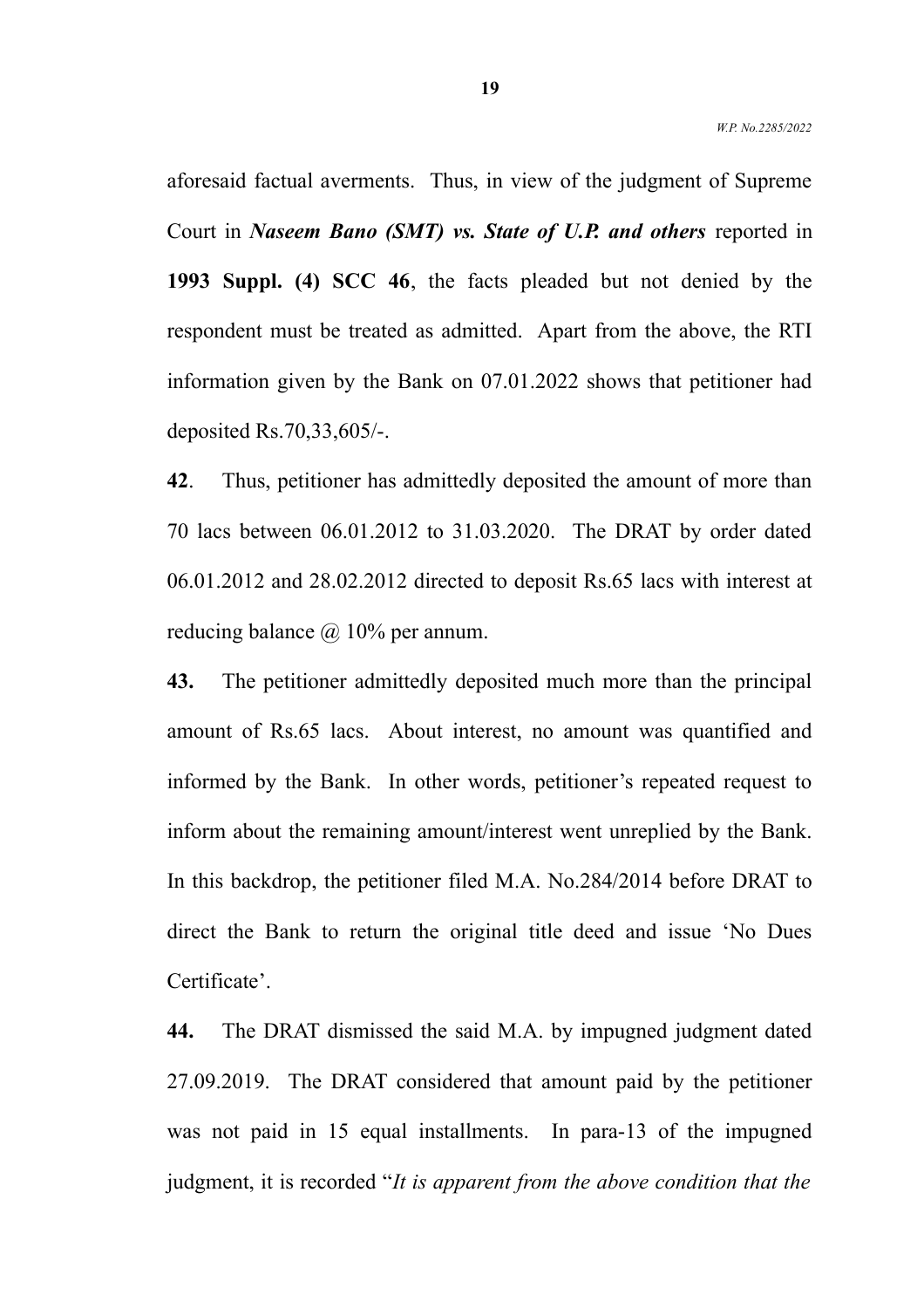*Bank was given liberty to proceed with the auction even on default of one installment*."

**45.** It is important to note that argument of Shri Amit Khatri repeatedly advanced during the course of hearing was that in the peculiar facts of instant case, there is no delay in making the payment of Rs.65,00,000/- by the petitioner. There is only an irregularity in not adhering to the procedure of payment of equal amount of installments which is not disputed by learned counsel for the Bank. The Bank, ultimately, received more than principal amount of Rs.65 lacs within 15 months.

**46.** Parties have not chosen to file their pleadings i.e. claim and reply filed before the learned DRAT on the basis of which the impugned judgment dated 27.9.2019 (Annexure P/1) was passed. However, a minute reading of the impugned judgment shows that parties were at loggerheads on the question of payment of original amount of Rs.65,00,000/- only. The stand of petitioner was not disbelieved by DRAT that the said amount was indeed paid but the Appellate Tribunal considered that financial discipline and schedule fixed by Appellate Tribunal was not followed by the petitioner in letter and spirit. The amount was although paid within time, but it was not paid in fifteen equal installments. Interestingly, there is no whisper in the entire judgment dated 27.9.2019 regarding non-payment of interest by the petitioner. The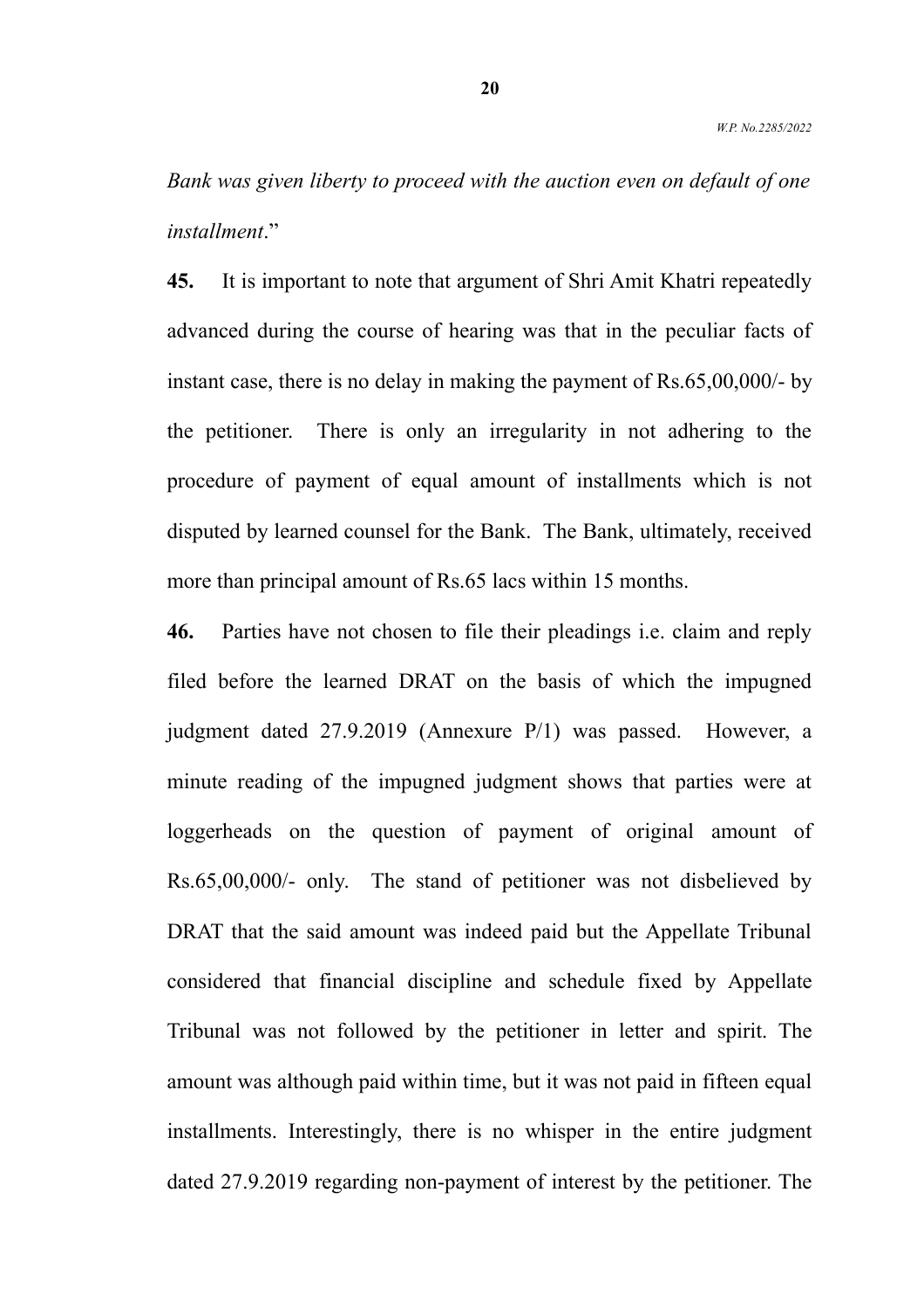Bank's defence is reproduced/reflected in the body of judgment but it does not show that the Bank claimed any such interest or expressed it grievance for non-payment of or less payment of interest.

**47.** Certainly, it was legitimate expectation of a borrower and litigant in a case of this nature where he had paid more than Rs. 65,00,000/- within stipulated time, showed his bonafides and expected that since over and above said amount of Rs. 65,00,000/- he paid more than Rs.5,00,000/ also, Bank will clarify as to whether said Rs.5,00,000/- satisfied the requirement of payment of interest. If not, what is the amount of unpaid interest and calculation thereof.

Since Bank did not mention about amount of interest before the Appellate Tribunal, in our view, Bank can claim interest only upto 27.9.2019 i.e. date of judgment of Appellate Tribunal. Thereafter, as taken note of, the Bank despite repeated request of the petitioner did not inform him about the remaining amount and interest. The principle about legitimate expectation was laid down by this Court **in Mohan Lal Patidar (supra)** (an SLP preferred against this order before the Supreme Court i.e. SLP No.8088-8089/2022 was dismissed by the Supreme Court on 13.5.2022). The principle of legitimate expectation is attracted in favour of petitioner inasmuch as he was entitled to get the correct information regarding unpaid amount and if he paid the entire amount, he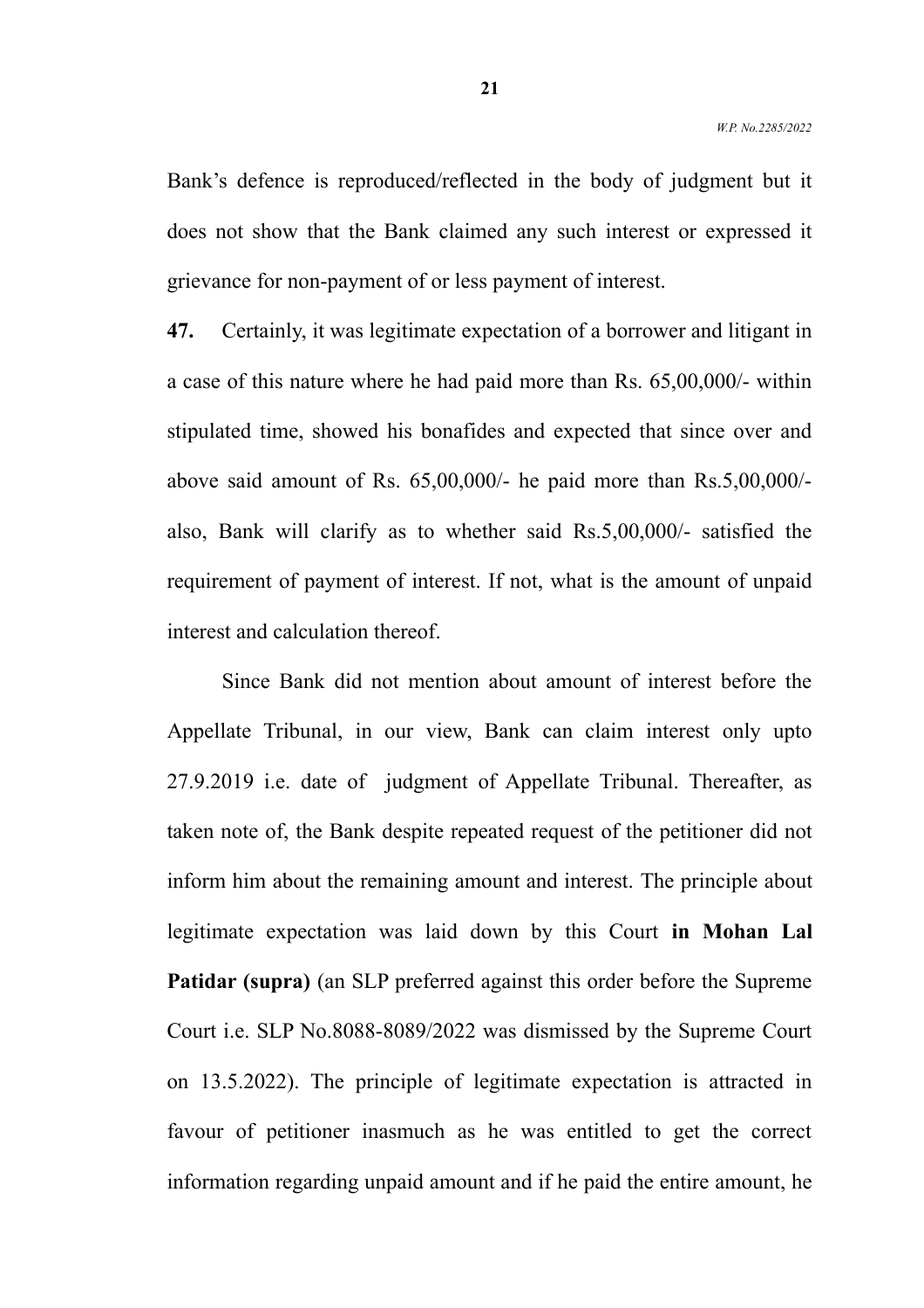had a valuable legitimate expectation to get back the original deed/documents etc. If the Bank has not taken the objection regarding unpaid amount of interest before the DRAT in the impugned proceedings, it cannot be permitted to rise from its deep slumber now and fasten a huge interest for the period beyond/after the judgment of DRAT dated 27.8.1999 on the petition.

**48.** It is also noteworthy that by communication dated 12.12.2020 (Annexure P/13), the National Lok Adalat pursuant to information given by Bank informed the petitioner that he is only required to pay Rs.16,250/-. The notice is reproduced for ready perusal :-

# "नेशनल लोक अदालत, दिनांक 12 **/** 12 **/** 2020 स्थान–जिला–न्यायालय–जबलपर

<u>सूचना पत्र (प्रीलिटिगेशन)</u>

माननीय पीठासीन अधिकारी महोदय–लोक अदालत

जबलपुर–(म.प्र.)

लीगल सर्विसेस अथारिटी एक्ट 1987 की धारा 19 (5 एवं 20 के अंतर्गत सूचना पत्र)

<u>आवेदक बैंक ऑफ इंडिया प्रकरन कं –2020 </u>

#### जबलपुर शाखा

#### विरुद्ध

# vukosnd SHUBHAM HOSPITAL AND RESEARCH

#### MADAN MAHAL CHOWK NAGPUR ROAD, JABALPUR M.P.

इस सचना पत्र के द्वारा आपको सचित किया जाता है की आपका ekeya di karaman dan dikerak dikerak di dana dikenali dan kekali dan kekali dan kekali dan keramana tersebut d<br>Kekali di kekali dan dikenali dari keramanan di kekali dan dikenali dan dikerakan di dalam di dalam di dalam d प्रस्तावित है।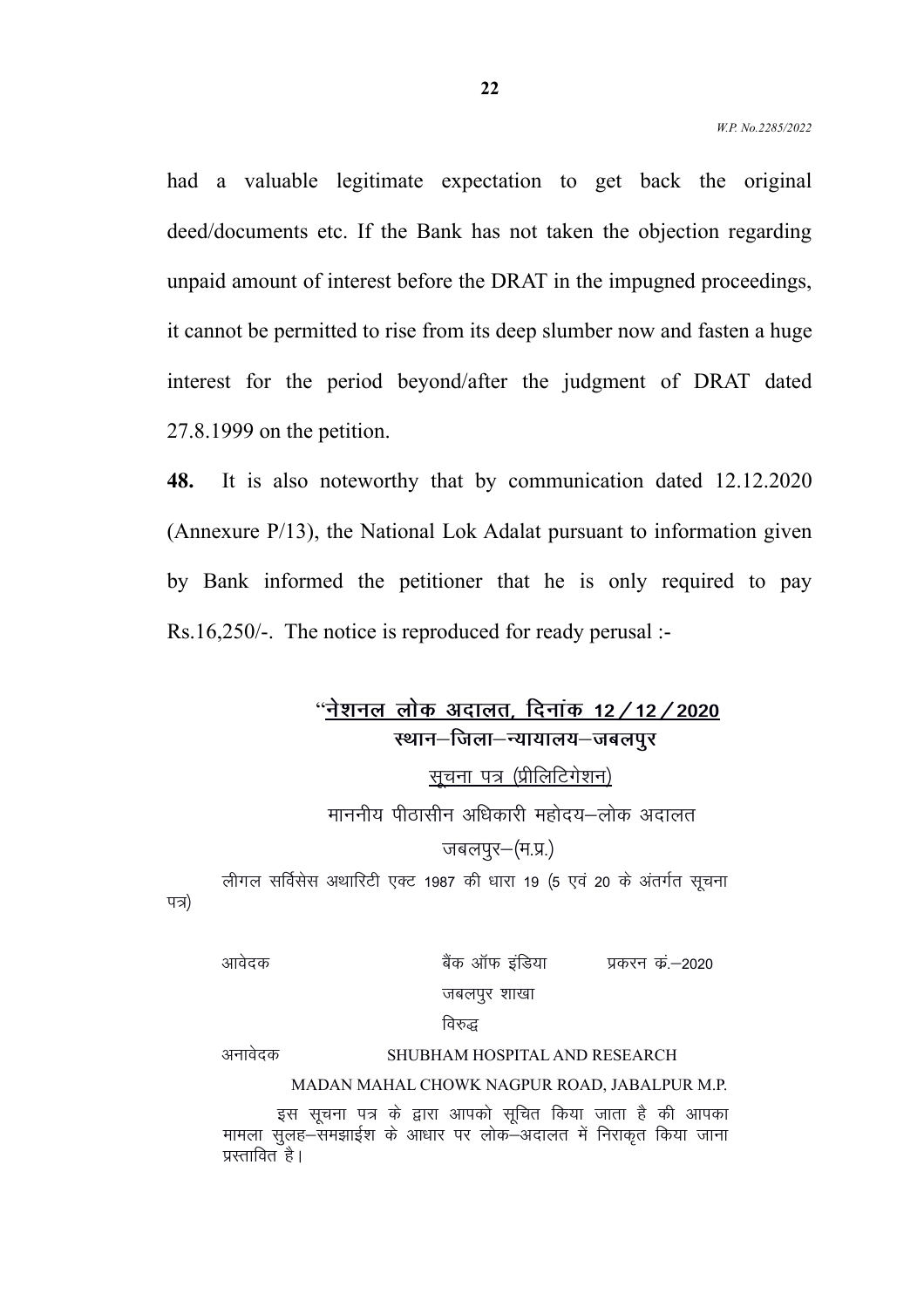आप पर उक्त बैंक के ऋण की, वर्तमान में व्याज सहित रू. 32837.  $35/-$  धनराशि बकाया है। यदि आप लोक अदालत में राशि रू. 16250/-अदा करते है, तो आपका मामला पूर्ण रूप से निराकृत किया जा सकेगा और आप व्याज सहित पूर्ण बकाया राशि देने के ऋण से मुक्त हो जायेंगे।

लोक अदालत में मिलने वाली छाूट का लाभ लेने हेतु दिनांक 12/12/2020 को जिला- न्यायालय, जबलपुर में मामले के निराकरन हेतु समझौता राशि रू. 16250 / – लेकर उपस्थित रह $s]$ ; k yksd vnkyr dh frfFk ls iwoZ 'kk[kk esa laidZ djsaA

| डिफाल्टरऋण खाते में | लेक अदालत अंतर्गत दी गयी | निराकरन हेतु जमा की जाने |
|---------------------|--------------------------|--------------------------|
| मांग राशि           | छूट की राशि              | वाली समझौता राशि         |
| 32837.35/-          | $16587.35/-$             | $16250/-$                |

खाता कं. 940065201190049

 $\text{Asset Code}: 33$   $\qquad \qquad \text{(dagger)}$ 

नवम व्यवहार न्यायाधीश वर्ग $-1$ 

| स्थानः जबलपुर          | This notice is withdrawn<br>by Bank for Other reasons | जबलपुर (म.प्र.)<br>पीठासीन अधिकारी |
|------------------------|-------------------------------------------------------|------------------------------------|
|                        |                                                       | नेशनल लोक अदालत                    |
| दिनांक :03 / 12 / 2020 |                                                       | जिला— जबलपुर (म.प्र.)"             |

**49.** Learned counsel for the respondent has not given any justifiable explanation for cancelling/withdrawing the notice of Lok Adalat.

**50.** In view of foregoing analysis, it is clear that in obedience of DRAT's direction, the petitioner had deposited more than Rs.65 lacs within 15 months although not deposited in 15 equal installments. In our view, the purpose of fixing 15 equal installments by the DRAT was to ensure that amount of Rs.65 lacs is paid with proper convenience to the petitioner within 15 months. What was material and essential was the repayment of amount and not the number of installments. Since, petitioner has repaid the principal amount of Rs.65 lacs within time, non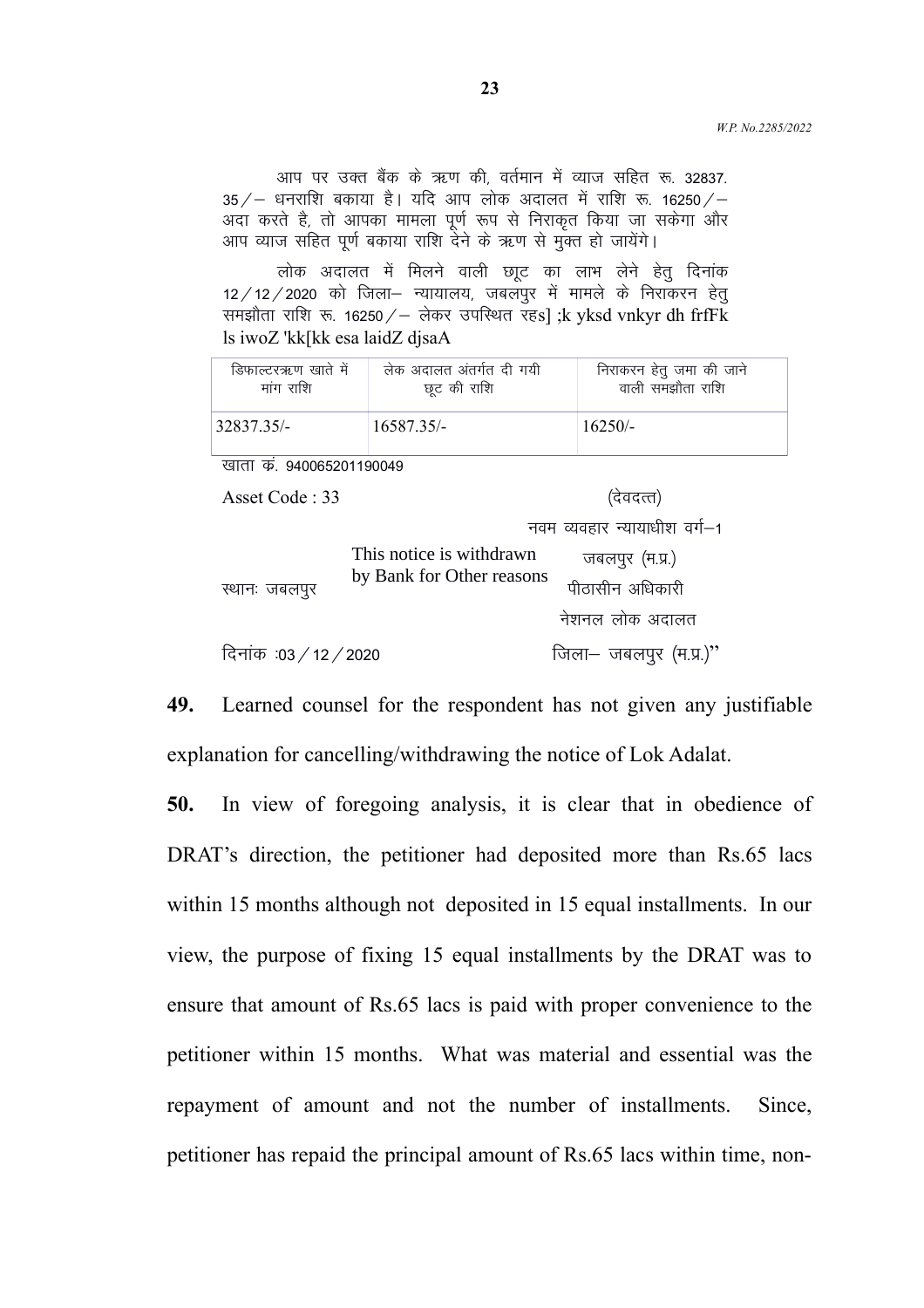payment of the same in equal installments or any irregularity of that nature will not bestow any right to the Bank to auction the property. The learned DRAT in its impugned judgment dated 27.09.2019 to this extent has taken a hyper-technical view.

**51.** Supreme Court in the case of **Aurangabad Electricals (P) Ltd.**

**vs. CCE Customs, (2011) 1 SCC 121** in para-14, has held thus **:-** 

*"Technicalities should not defeat rendering of complete justice to a litigant."*

**52.** Supreme Court in the case of **Kulwant Kaur v. Gurdial Singh Man (2001) 4 SCC 262** in para-33, has also held as under **:-**

> *"Technicality alone by itself ought to permit the High Court to decide the issue since justice-oriented approach is the call of the day presently."*

**53.** It is apposite to quote relevant paragraphs of judgment of Apex Court in the case of **P.Vijayakumari (supra)** on which heavy reliance is

placed by the petitioner. The relevant paras are reads as under :-

*"3. In the Lok Adalat held on 10/09/2004, the parties had agreed on an amount of Rs.34.5 lakhs payable within three months. The appellants defaulted and paid a sum of Rs. 3 lakhs on 08/02/2005 and a further sum of Rs.35 lakhs on 17/10/2006 in terms of a conditional order passed by DRAT staying the sale/auction of the mortgaged property. Finally, on 29/10/2006, a further payment of Rs.3 lakhs was made. In the above manner, a sum of Rs.41*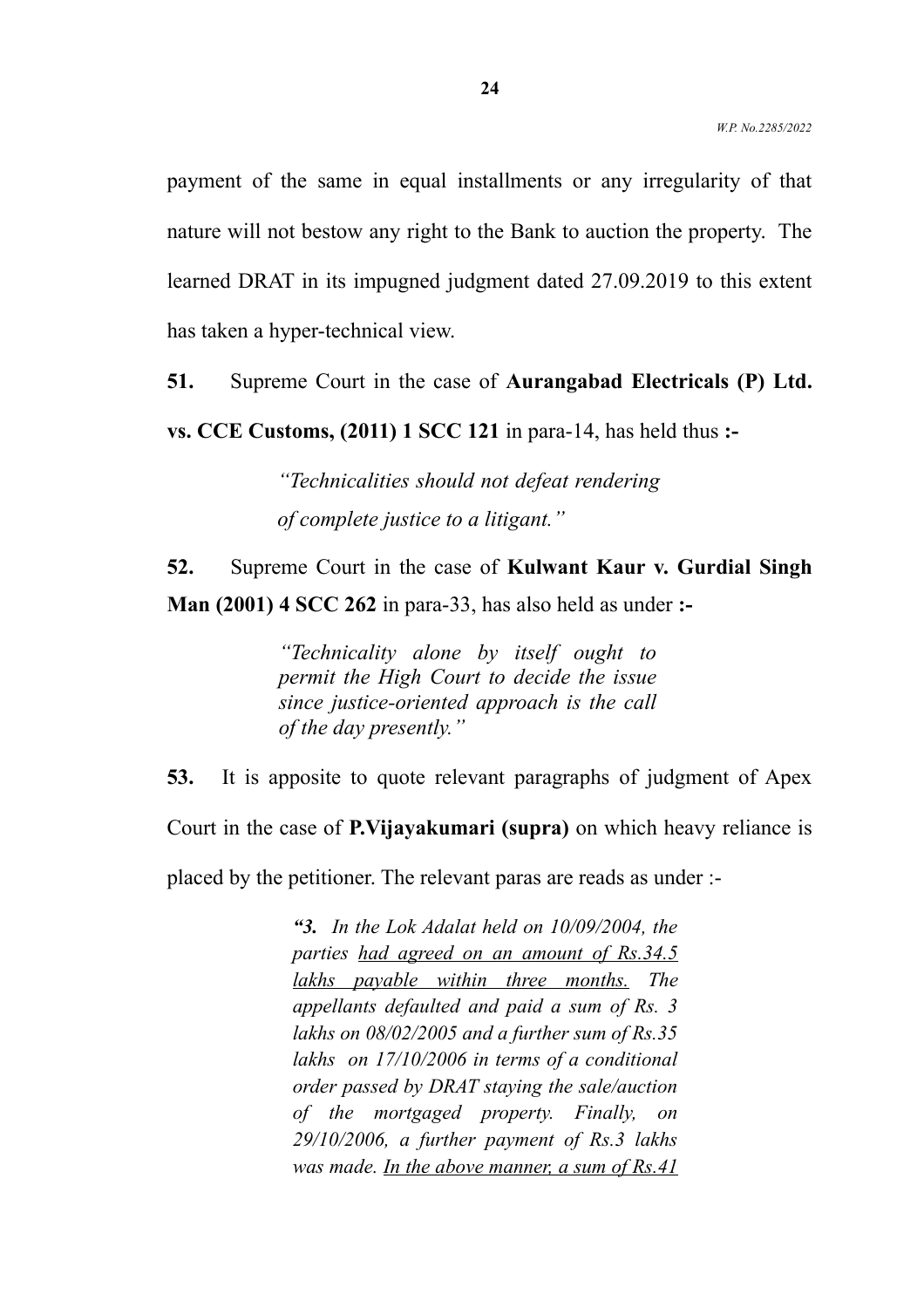# *lakhs stood paid by the appellants to the respondent Bank as on 29/10/2006.*

*5. By order dated 07/12/2017 which is in the terms extracted below, we had directed as follows :*

*"Having heard the learned counsel for the parties we direct the appellants to indicate to us the amount which the appellants would be in a position to offer to finally close the matter. The respondent Indian Bank will also indicate the amount that the Bank expects to be offered. The said decision of the Bank will be taken at the appropriate level and will be placed before the Court in a sealed cover."*

*7. The respondent Bank has not come up with any concrete offer and has placed before the Court an extract of the statement of account of the appellants as on date which goes to show that the total dues as per the Bank's statement of account is Rs.8,17,65,148 (Rupees eight crore seventeen lakhs sixty-five thousand one hundred forty-eight only).*

*8. We have considered that matter. There was undoubtedly some delay in payment of the amount due as per the terms of the settlement reached in the Lok Adalat. It was also agreed by and between the parties that if the terms of payment including the time schedule of payment is not adhered to, the respondent Bank will be at liberty to recover the entire amount due. DRAT in the impugned order had considered the matter and had taken the view that even on the face of express terms between the parties that the bank would have a right to recover the full amount due in the event of default on the part of the appellants, the same was not the only course of action or the sole option and that on*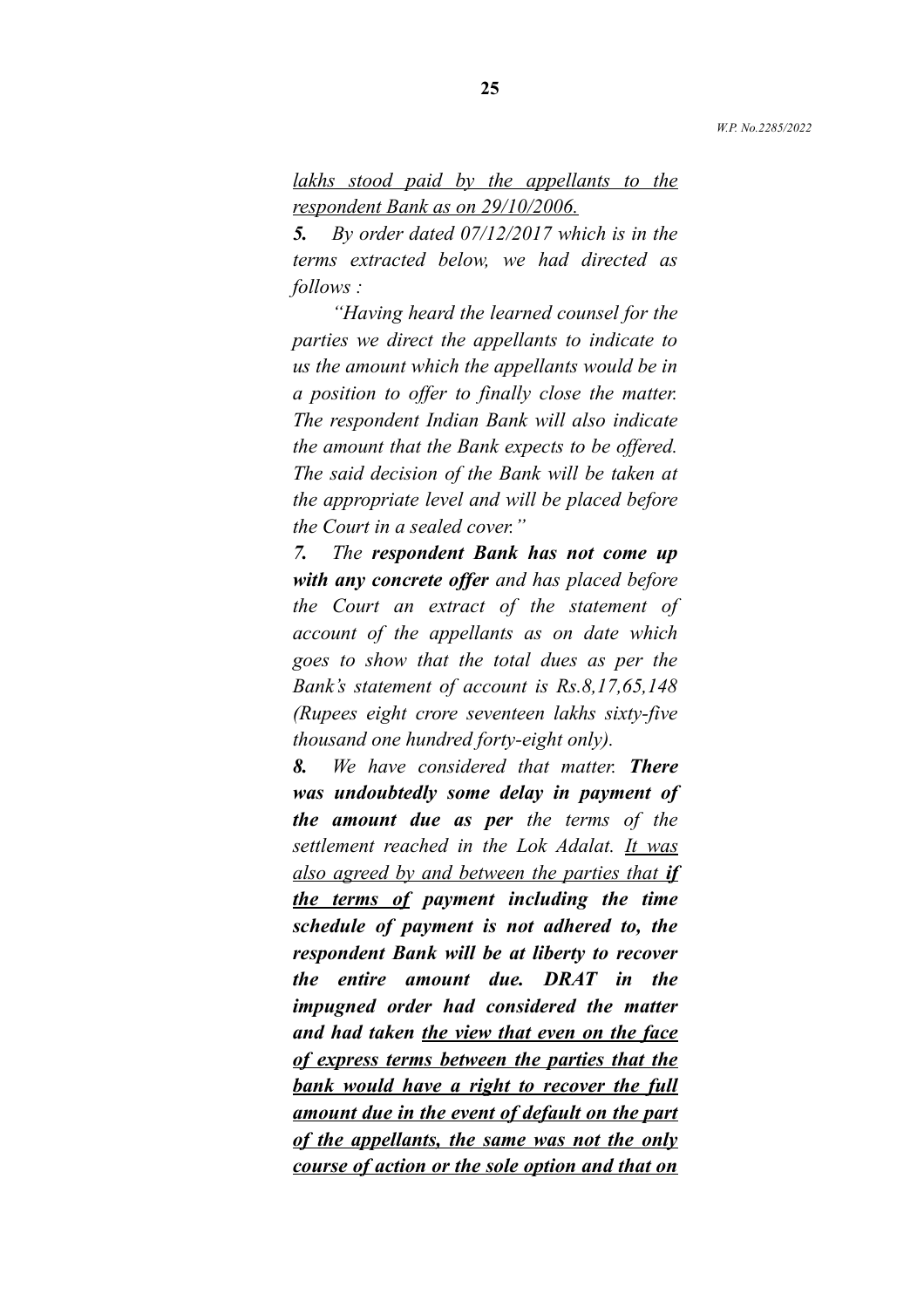*the grounds shown for the delay the same is liable to be understood in favour of the borrower. Accordingly, the matter was closed. In the writ petition filed by the Bank the position was reversed.*

*9. In the facts of the present case, the view taken by the learned Appellate Tribunal (DRAT), as noted above, cannot be said to be so wholly unreasonable or unsustainable so as to justify interference by the High Court. If the agreed amount stood paid though with some delay, condonation of the delay is a possible course of action, if the grounds for delay justified a departure from what was also agreed upon i.e. the right of a Bank to recover the entire dues. All would depend on the facts of each case. Having regard to the totality of the facts of the present case, we are of the view that the ends of justice would be met if for the delay that had occurred, the appellants are made liable to pay simple interest @ 24% p.a. on the amount of Rs.34.5 lakhs (as agreed to in the Lok Adalat) for the period from the date of the award of Lok Adalat i.e. 10/09/2004 to the date of last payment i.e. 29/10/2006. In addition, a further amount of Rs. 10 lakhs to be paid by the appellants to the respondent Bank as compensation and costs.*

*10. The above amounts will be paid by the appellants to the respondent Bank within a period of 45 days from today failing which the respondent Bank may understand the present order to be recalled and the mortgaged property to be open for auction/disposal in accordance with law."*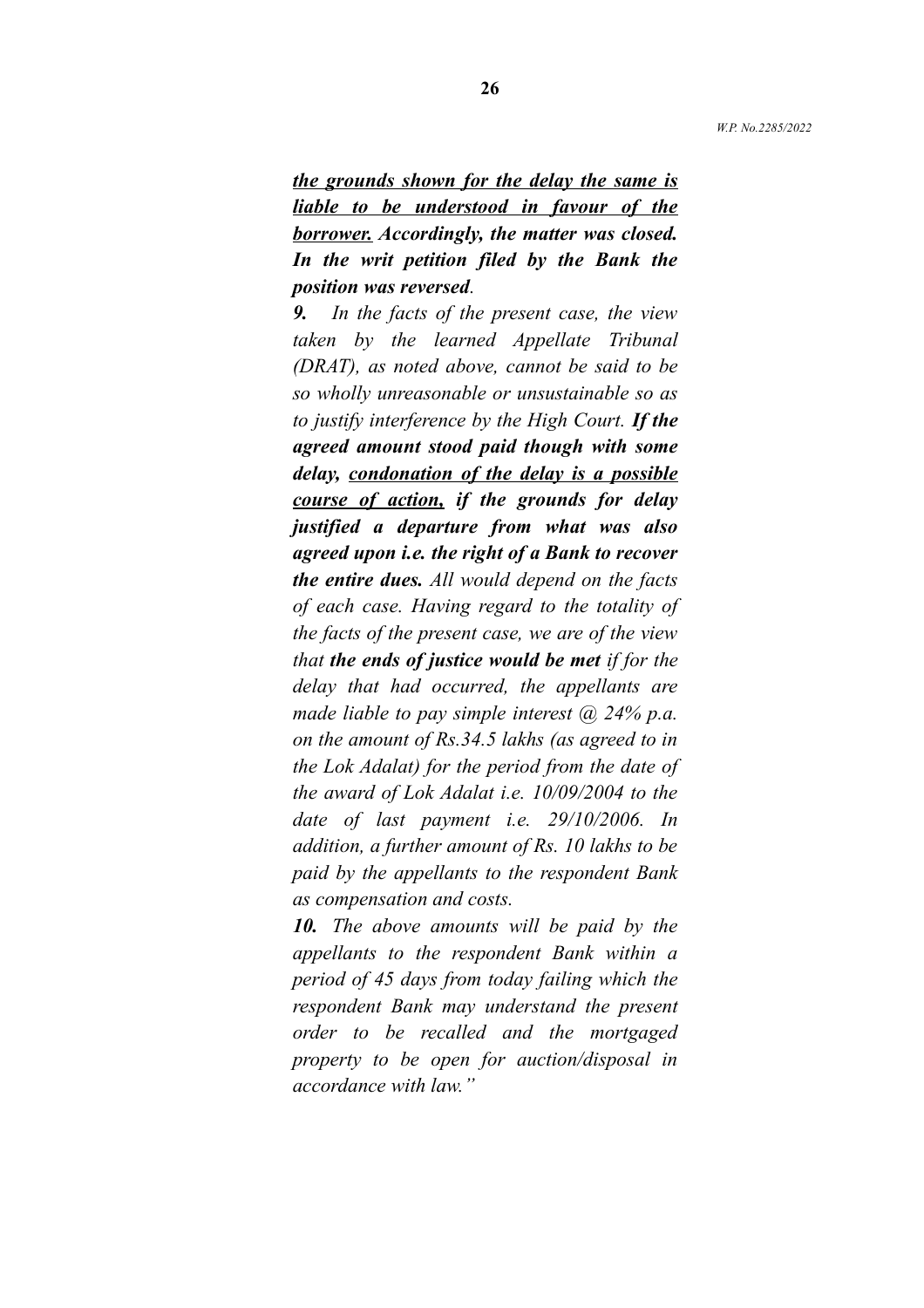**54.** We find substantial force in the argument of learned counsel for the petitioner that present case has glaring similarity to great extent with that of P. Vijayakumari (supra). In the case before Apex Court in **P. Vijayakumari (supra),** the parties agreed on an amount of Rs.34.5 lakhs payable within three months before Lok Adalat. The appellant defaulted and could not pay the entire amount within stipulated time. The appellants therein made certain payment in installments. In total, a sum of Rs.41 lacs was paid by the appellants to the respondent/Bank as on 29/10/2006. The appellants approached the DRT and sought extension of time for payment and condonation of delay as per the order of Lok Adalat. The DRT dismissed the application but its decision was reversed in appeal by DRAT. The DRAT's order was questioned by the Bank in a Writ Petition before the High Court. The Writ Petition was allowed by the High Court which became subject matter of challenge and adjudication before Apex

# Court in **P. Vijayakumari (supra).**

**55.** The Apex Court noted that admittedly there was some delay in payment of amount as per terms of settlement reached in the Lok Adalat. However, fact remains that the original amount was paid with some delay by the appellants therein. In a case of this nature, the Apex Court opined that the DRAT had taken a view that even on the face of express terms between the parties that the Bank had a right to recover the full amount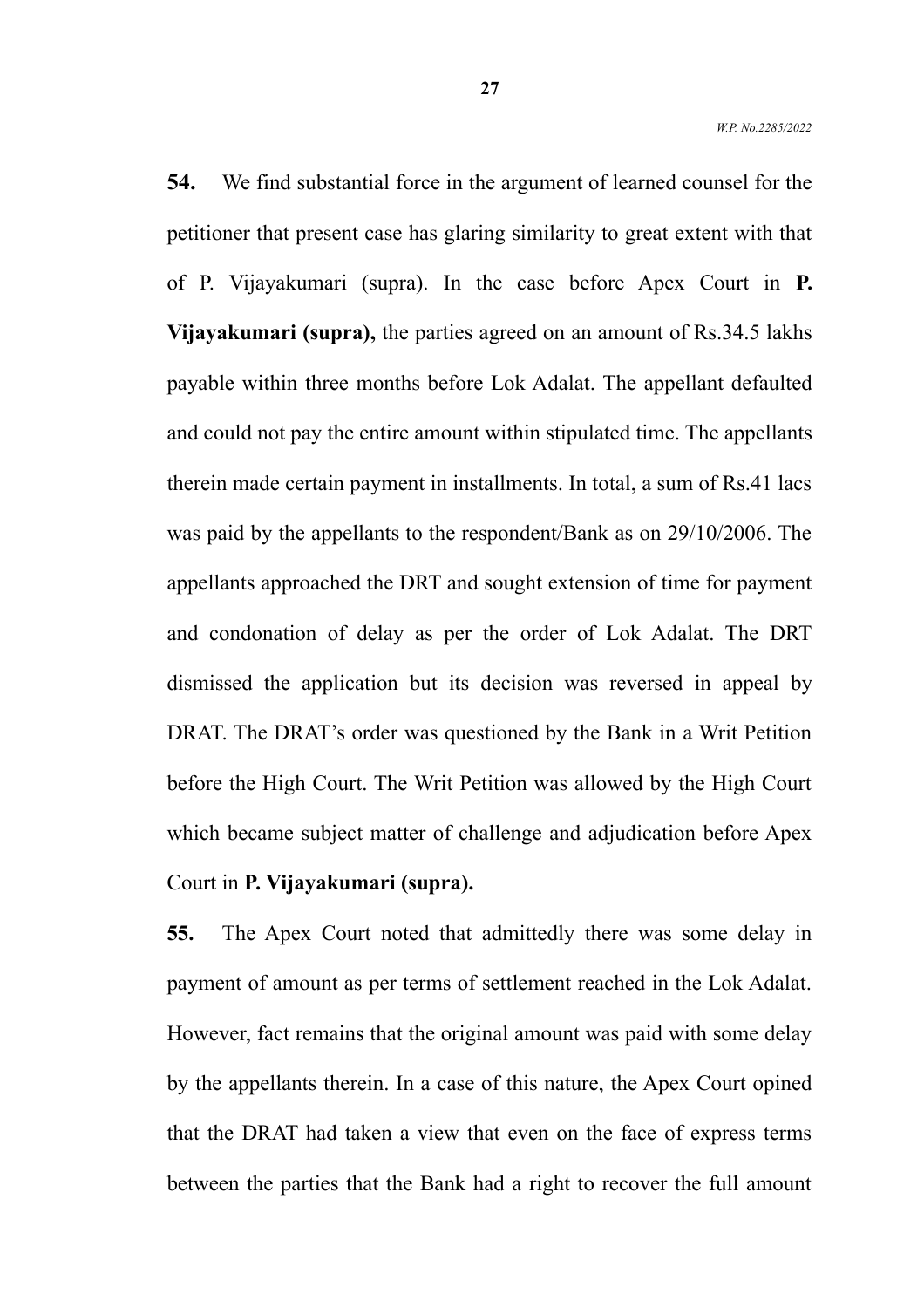due in the event of default on the part of the appellants, the said course was not the only option with the Bank. The grounds of delay shown by the borrower must be considered. The Apex Court further opined that if the agreed amount stood paid though with some delay, c*ondonation of delay is a permissible course of action.* If grounds for delay justified a departure from what was also agreed upon i.e. the right of a Bank to recover the entire dues.

**56.** No doubt, in the aforesaid judgment, the Apex Court made it clear that it depends on the facts of each case but if the facts of present case are also examined, at the cost of repetition, in our considered opinion, the petitioner without their being any delay deposited more than the principle amount of Rs.65 lacks as per directions of DRAT. The entire amount of interest despite willingness and intention of petitioner could not be deposited for the reason attributable to the non response of Bank also.

**57.** It is pertinent to mention here that for the first time by communication dated 12.12.2020 and by an application dated 3.9.2021, the Bank informed that petitioner had to pay a small amount of Rs.16,250/- as against the main loan and an amount of interest for which no basis/calculation was furnished.

**58.** The parties fought a series of litigation in various courts including before D.R.T., D.R.A.T. and this court. Once the orders dated 6.1.2012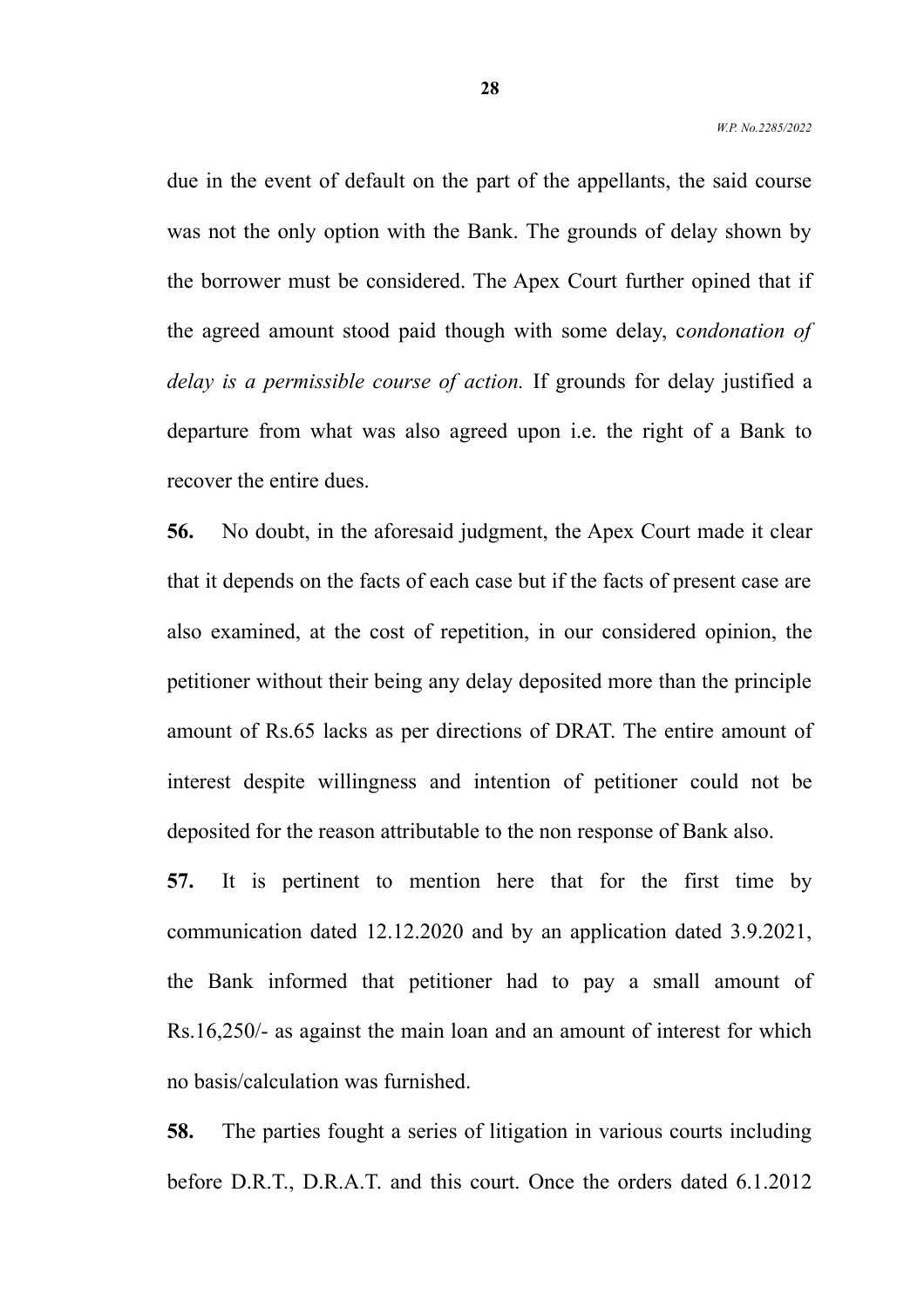and 28.2.2012 were passed which attained finality, it was expected that the parties will adhere to the terms and conditions so that unnecessary litigation comes to an end. The petitioner deposited much more than the amount of Rs.65 lacs within the stipulated time but account was not closed and his original documents were not returned by the bank perhaps under the impression that the petitioner was required to pay further interest.

**59.** In order to finally draw the curtains on this litigation, we deem it proper to invoke our power *to do complete justice* between the parties flowing from Article 226 of the Constitution.

**60.** In **(1965) 3 SCR, 536 (Dwarka Nath Vs. ITO),** the Apex Court held that Article 226 of the Constitution is couched in comprehensive phraseology and confers a wide power on the High Court to reach injustice wherever it is found. The scope of writ jurisdiction in India is wider than the writ jurisdiction available to country like England functioning with a unitary form of Government.

**61.** In **(1995) 6 SCC 749 (B.C. Chaturvedi Vs. Union of India)**, **Justice B.L. Hansaria** in his concurring judgment opined that High Court has power to do "complete justice". As per Article 142 of the Constitution, the Apex Court was conferred with the power of doing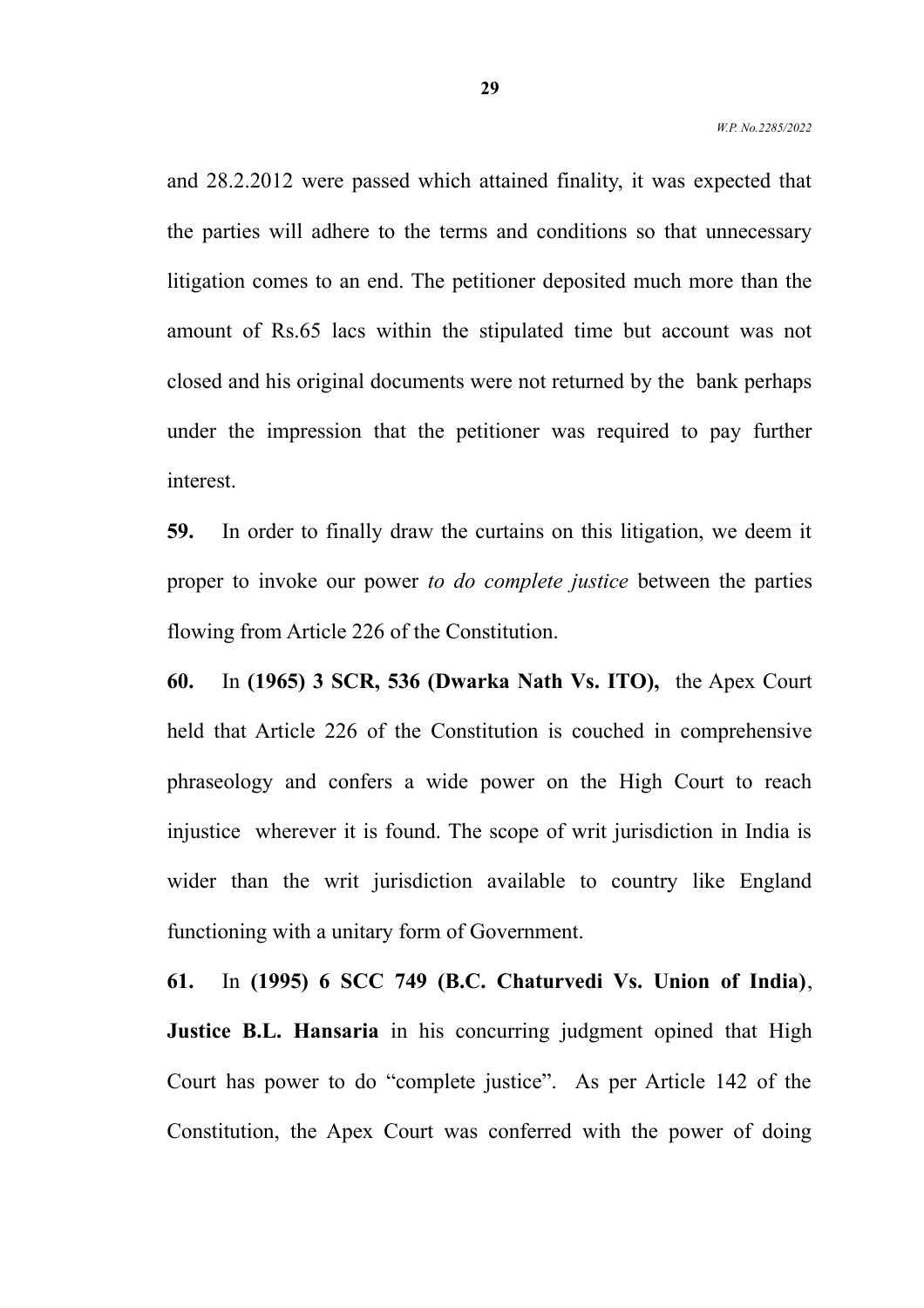complete justice that does not mean that other courts are not to do complete justice between the parties.

# **62.** In **B.C. Chaturvedi Vs. Union of India, (supra)**, it was further held as under:-

*"23. It deserves to be pointed out that the mere fact that there is no provision parallel to Article 142 relating to the High Courts, can be no ground to think that they have not to do complete justice, ……………………………… Absence of provision like Article 142 is not material, according to me. This may be illustrated by pointing out that despite there being no provision in the Constitution parallel to Article 137 conferring power of review on the High Court, this Court held as early as 1961 in Shivdeo Singh case [Shivdeo Singh v. State of Punjab, AIR 1963 SC 1909] that the High Courts too can exercise power of review, which inheres in every court of plenary jurisdiction. I would say that power to do complete justice also inheres in every court, not to speak of a court of plenary jurisdiction like a High Court. Of course, this power is not as wide as which this Court has under Article 142. That, however, is a different matter."*

**63.** The Judgment of **Dwarka Nath Vs. ITO (supra)** was again followed by the Supreme Court in **(2000) 8 SCC 395 (Badrinath Vs. Govt. of T.N**.).

**64.** A five Judges Bench of Supreme Court in **(2004) 8 SCC 788, (M.P. Special Police Establishment Vs. State of M.P.)** has held as under:-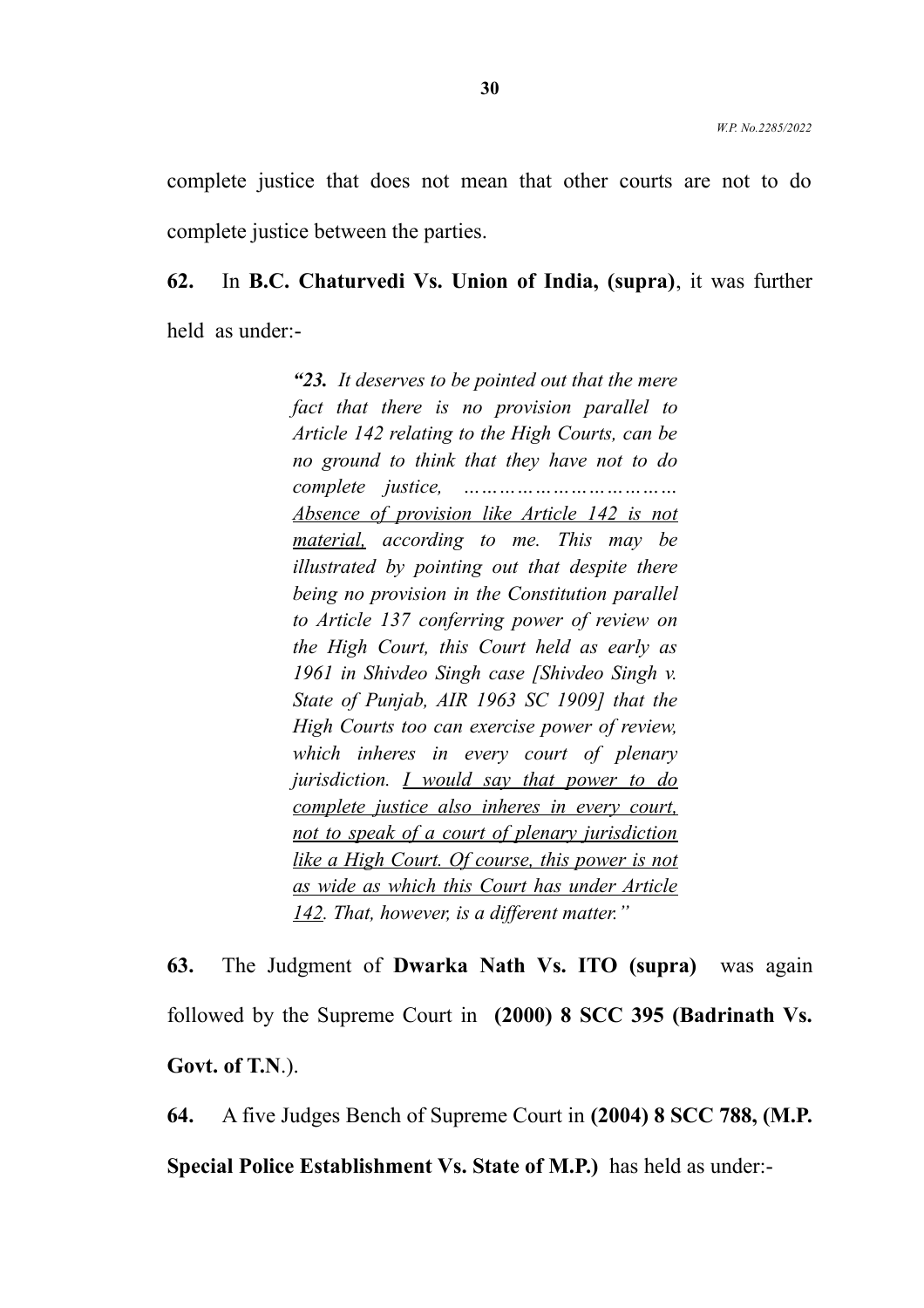*"31. ……the writ court while exercising its jurisdiction under Article 226 of the Constitution as also this Court under Articles 136 and 142 of the Constitution can pass an appropriate order which would do complete justice to the parties."*

**65.** The aforesaid legal journey leaves no room for any doubt that Article 226 of the Constitution gives wide powers to this court to reach injustice wherever it is found. For this purpose, the High can mould the reliefs to meet the peculiar and extraordinary circumstances of the peculiar case (see also **(2010) 3 SCC 571, (State of W.B. Vs. Committee for Protection of Democratic Rights)**. This view is consistently followed by the Supreme Court in various judgments including (**2013) 14 SCC 737 (Bangalore Development Authority Vs. Vijaya Leasing Ltd.).** This Court in **(2016) 1 M.P. LJ 474 (Little Angels Shiksha Samiti Vs. State of M.P.)** has followed the aforesaid *ratio decidendi*.

**66.** In order to curtail and minimize unnecessary litigation and heart burning, in the peculiar facts of this case, we deem it proper to exercise the powers to do complete justice and pass appropriate orders so that litigation comes to and end and parties can get an opportunity to settle their dispute.

**67.** We, therefore, deem it proper to follow the course adopted by the Supreme Court in the case of **P. Vijayakumari and another Vs. Indian**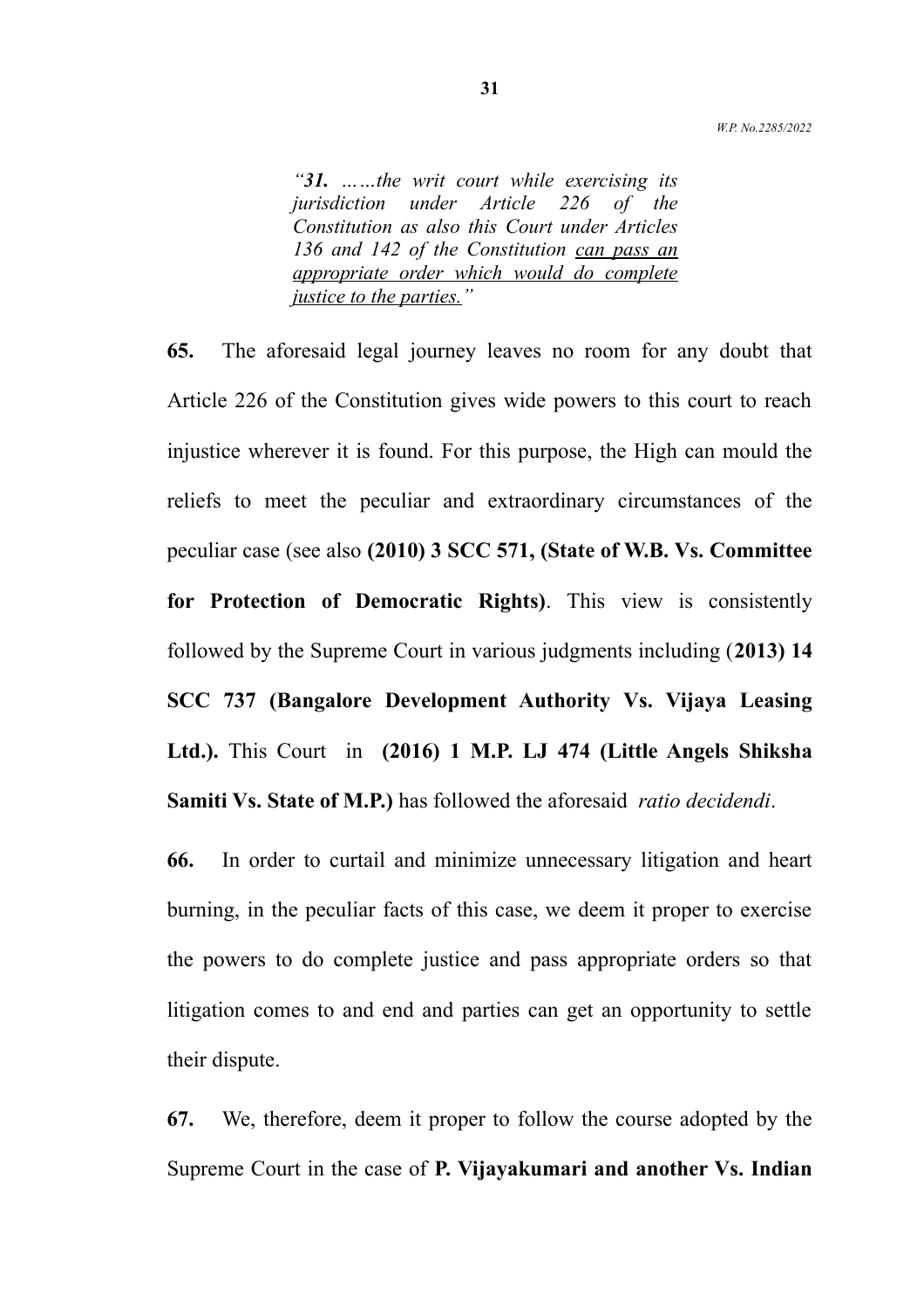**Bank (supra).** We are of the view that ends of justice would be met if we hold and direct that :-

> (i) Principle amount of Rs.65 lacs stood paid by the petitioner within stipulated time as per order of DRAT, dated 6.1.2012, r/w order dated 28.2.2012.

> (ii) In the order dated 28.2.2012, the bank was permitted to charge the interest on the reducing balance of Rs.65 lacs  $\omega$  10% per annum. It will not be proper for us to re-write or re-fix the percentage of interest because the order dated 28.2.2012 has attained finality.

> (iii) Accordingly, the bank shall furnish the information and basis of calculation of 10% per annum interest on reducing balance of Rs.65 lacs to the petitioner till the date of impugned judgment of DRAT dated 27.9.2019 within fifteen days from the date of production of copy of this order.

> (iv) In turn, the petitioner shall pay the said amount of interest to the bank within sixty days from the date information regarding interest is furnished to the petitioner.

> (v) If aforesaid amount of interest is not paid by the petitioner to the bank within sixty days aforesaid, this order shall be treated as recalled/cancelled and it will be open to the bank to auction the mortgaged property in accordance with law.

> (vi) The impugned judgment dated 27.09.2019 passed in M.A. No.284/2014 is set aside.